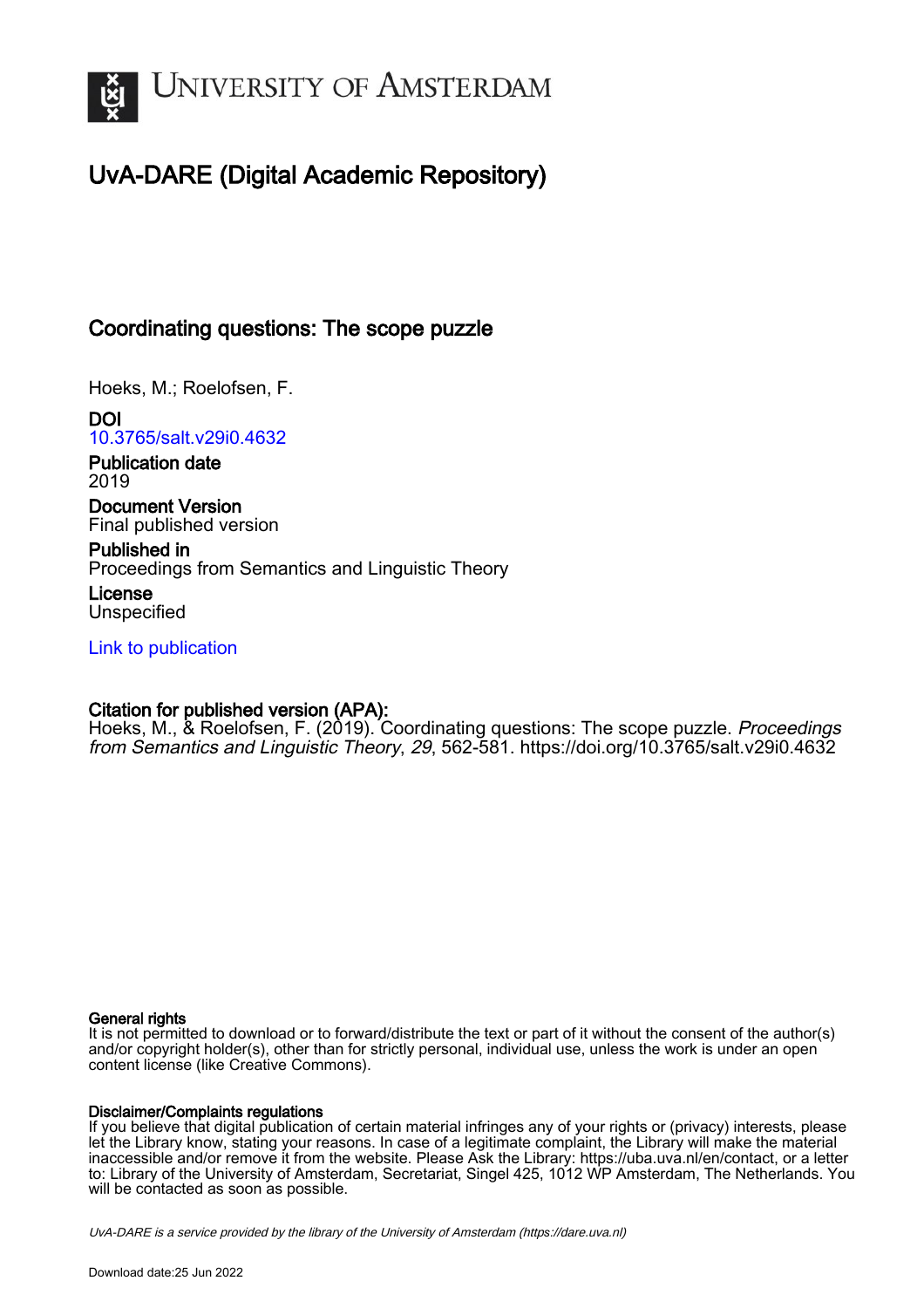## Coordinating questions: the scope puzzle\*

| Morwenna Hoeks                      | Floris Roelofsen        |
|-------------------------------------|-------------------------|
| University of California Santa Cruz | University of Amsterdam |

Abstract This paper introduces a new puzzle concerning the interaction between questions on the one hand, and conjunction and disjunction on the other. It shows that a conjunction of two polar interrogative clauses is interpreted so that each conjunct involves a polar question operator and the conjunction takes scope over these, whereas a disjunction of two polar interrogative clauses can only be interpreted as involving a single polar question operator scoping over the disjunction. In other words, two full-fledged polar questions each including their own question operator can be conjoined, but cannot be disjoined. We argue that the source of this contrast is semantic (rather than syntactic, pragmatic, or other), and we formulate two general constraints on question meanings which can each account for it. The first, based on [Fox](#page-19-0) [\(2018\)](#page-19-0), requires that the resolutions of a question are related in a particular way to the cells of the partition that the question induces on the context set. The second requires that the exhaustive interpretation of a consistent resolution of the question is never inconsistent. We leave open which of these two constraints is to be preferred.

Keywords: questions, disjunction, conjunction, scope puzzle, exhaustification

## 1 Background: can questions be disjoined?

[Szabolcsi](#page-20-0) [\(1997\)](#page-20-0) and [Krifka](#page-19-1) [\(2001\)](#page-19-1) argue that questions can be conjoined but not disjoined, based on contrasts like that between (1) and (2):

<span id="page-1-1"></span><span id="page-1-0"></span>

|     | Who did you marry and where do you live? | $\sqrt{\text{conjunction}}$ |
|-----|------------------------------------------|-----------------------------|
| (2) | #Who did you marry or where do you live? | # disjunction               |

In recent work, however, seeming counterexamples to this empirical generalization have been put forward [\(Haida & Repp](#page-19-2) [2013;](#page-19-2) [Ciardelli, Groenendijk & Roelofsen](#page-19-3) [2015,](#page-19-3) [2018;](#page-19-4) [Szabolcsi](#page-20-1) [2016;](#page-20-1) [Hirsch](#page-19-5) [2017\)](#page-19-5). In particular, [Ciardelli et al.](#page-19-3) [\(2015\)](#page-19-3) argue that questions can in fact be disjoined on the basis of examples like (3), and [Hirsch](#page-19-5) [\(2017\)](#page-19-5) offers cases like (4).

- <span id="page-1-3"></span><span id="page-1-2"></span>(3) Where can we rent a car or who might have one that we could borrow?  $\checkmark$  disjunction
- (4) What is your name or what is your social security number?  $\checkmark$  disjunction

<span id="page-1-4"></span>These observations give rise to the following puzzles.

<sup>\*</sup> We thank the reviewers and participants of SALT 2019 for useful feedback, and particularly Donka Farkas and Anna Szabolcsi for helpful discussion of the general issues addressed here. We also gratefully acknowledge funding from the European Research Council (ERC, grant agreement number 680220) and the Netherlands Organisation for Scientific Research (NWO).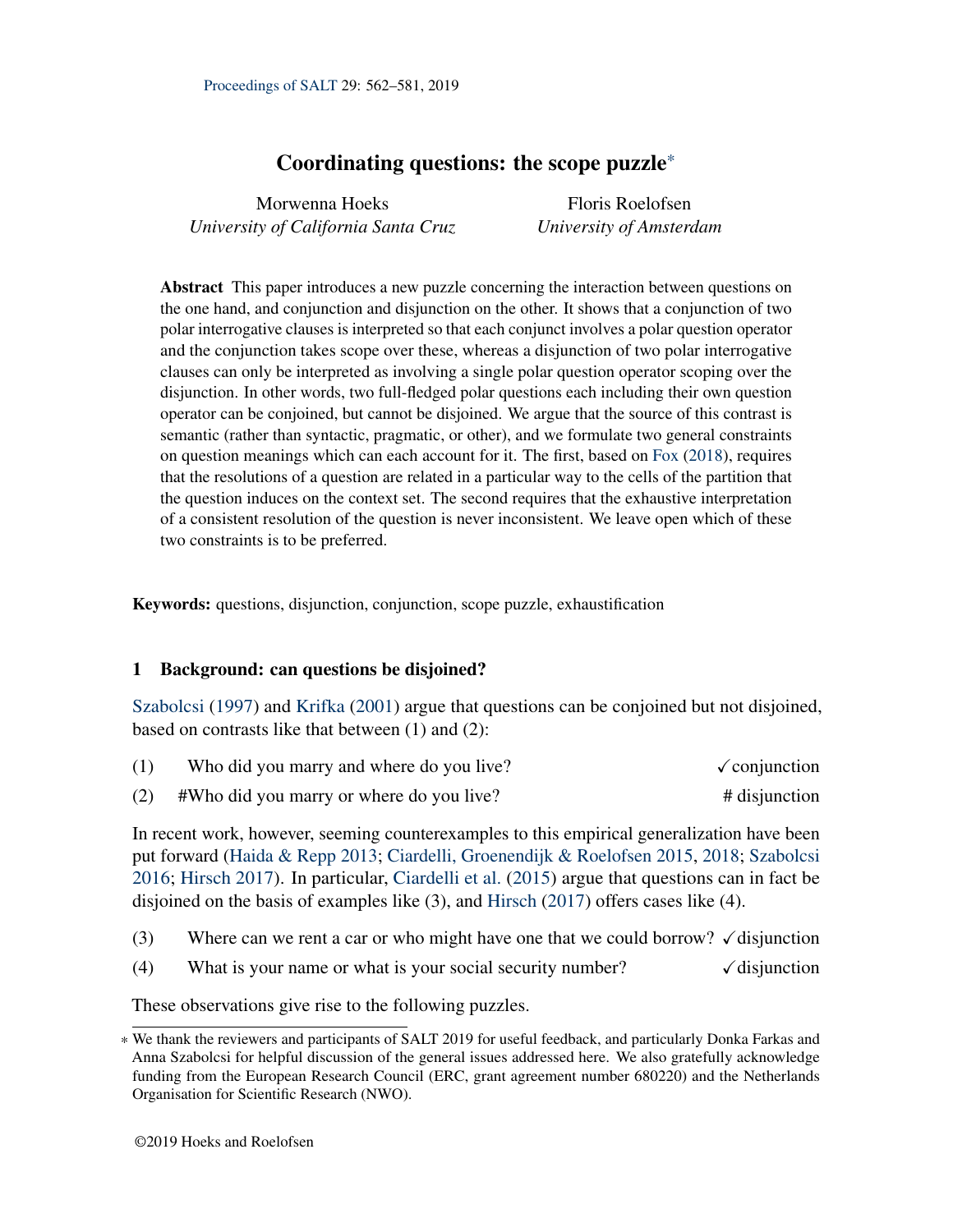#### (5) Acceptability puzzles

- a. Disjunction versus conjunction: Why is [\(2\)](#page-1-0) not acceptable, while [\(1\)](#page-1-1) is?
- b. Variation among disjunctions: Why is [\(2\)](#page-1-0) not acceptable, while [\(3\)](#page-1-2) and [\(4\)](#page-1-3) are?

There are various possible approaches that one could take to address these puzzles. First, one might take a syntactic approach and assume that disjunction, unlike conjunction, simply cannot combine with interrogative clauses. Besides carrying little explanatory value, this would only account for the contrast between [\(1\)](#page-1-1) and [\(2\),](#page-1-0) but not that between [\(2\)](#page-1-0) and [\(3\)](#page-1-2)[-\(4\).](#page-1-3)

Another option is the semantic approach proposed by [Szabolcsi](#page-20-0) [\(1997\)](#page-20-0). Under this approach, a question is taken to express a partition of the logical space, modelled as an equivalence relation over the set of all possible worlds [\(Groenendijk & Stokhof](#page-19-6) [1984\)](#page-19-6). The unacceptability of [\(2\)](#page-1-0) is then derived from the fact that the union of two equivalence relations (i.e., partitions) does not generally yield another equivalence relation. Since the intersection of two equivalence relations does always yield another equivalence relation, [\(1\)](#page-1-1) is correctly predicted to be acceptable. However, the contrast between [\(2\)](#page-1-0) and [\(3\)-](#page-1-2)[\(4\)](#page-1-3) is not accounted for.

A third option is the speech acts approach proposed by [Krifka](#page-19-1) [\(2001\)](#page-19-1). Under this approach, questions are viewed as speech acts. [Krifka](#page-19-1) argues that speech acts can in general be conjoined (sequenced) but not disjoined.

"Why are there no natural cases of speech act disjunctions? If we see speech acts as operations that, when applied to a commitment state, deliver the commitments that characterize the resulting state, then we can give the following answer: speech act disjunction would lead to disjunctive sets of commitments, which are difficult to keep track of. [ $\dots$ ] a disjunction of *A* and *A'* at the state s could only be captured by a set of commitment states which we would have to understand disjunctively,  $\{A(s), A(s')\}$ . This is of a higher type than a simple commitment state, and further disjunctive speech acts would lead to still higher types. Hence, we cannot have speech act disjunction and a uniform type of commitment states, namely sets of commitments, at the same time."

[Krifka](#page-19-1) [\(2001:](#page-19-1) p.16)

Like the semantic approach above, this captures the contrast between conjunction and disjunction,  $(1)$  vs.  $(2)$ , but not the contrast between  $(2)$  and  $(3)-(4)$  $(3)-(4)$ .

A fourth option is the pragmatic approach proposed in [Ciardelli et al.](#page-19-3) [\(2015\)](#page-19-3). Under this approach, nothing is wrong with a disjunction of two questions as far as semantics is concerned, but certain disjoined questions, such as [\(2\),](#page-1-0) are odd for pragmatic reasons. More precisely, cases like [\(2\)](#page-1-0) are odd because it is difficult to construe a context in which the resolutions of both disjuncts are relevant for the speaker's purposes. It is expected on this account that cases like [\(2\)](#page-1-0) can actually become acceptable if a suitable context is provided. [Hirsch](#page-19-5) [\(2017\)](#page-19-5) shows that this is indeed the case with the following example:

<span id="page-2-0"></span>(6) [Context: You work as an archivist, and someone comes to you looking for help in locating records on their great-grandfather. Records are organized in two ways: based on spousal relations, and by place of residence. Either piece of information is equally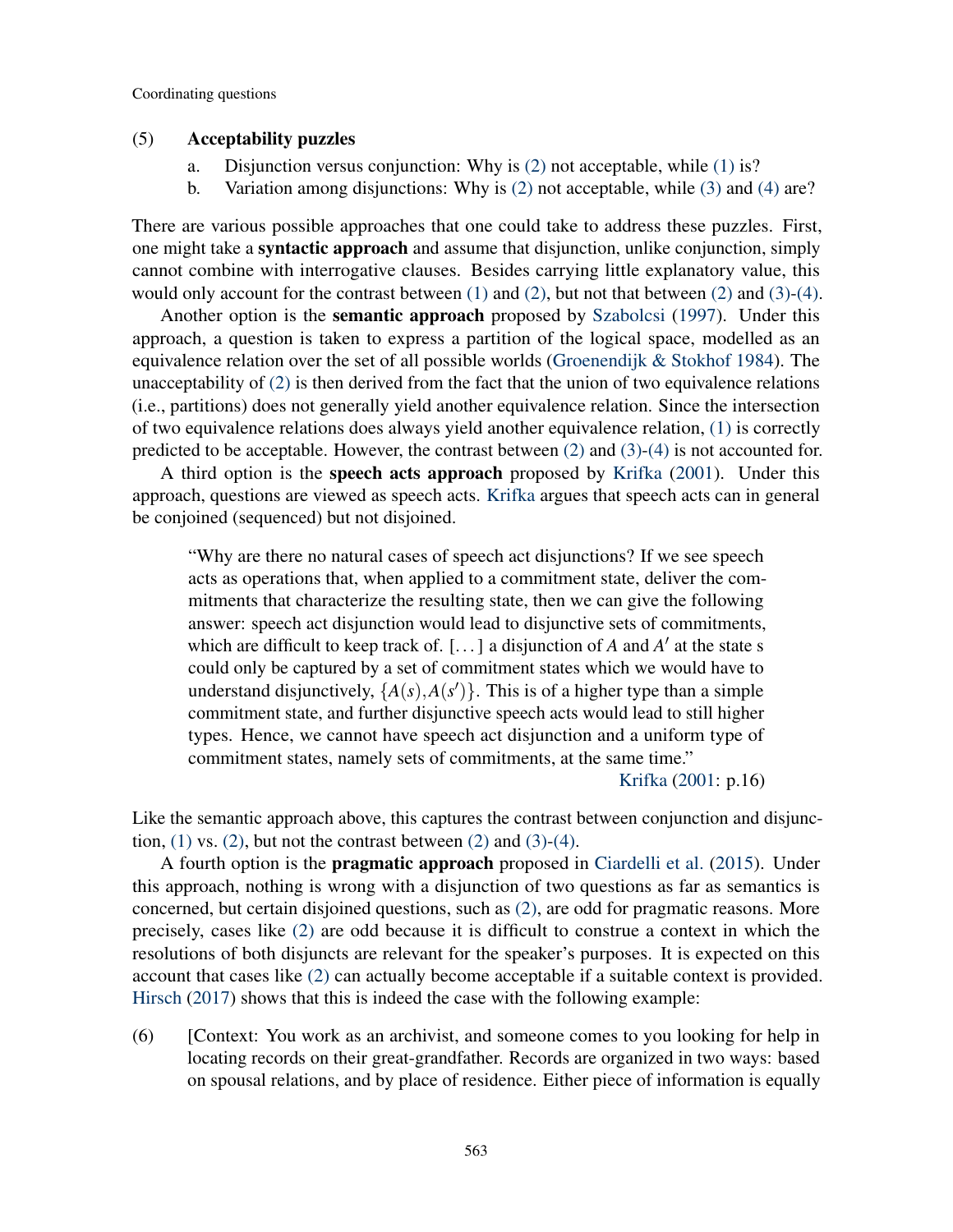effective as the other to search the database. After explaining the database to your client, you say:]

So: Who did he marry or where did he live?

The pragmatic approach seems to strike a good balance: it explains the contrast seen in [\(1\)](#page-1-1) and [\(2\)](#page-1-0) between conjunction and disjunction, but also the variability in acceptability between the various cases involving disjunction,  $(2)$ ,  $(3)$ ,  $(4)$  and  $(6)$ .

The present paper, however, draws attention to a new contrast between disjoined and conjoined questions, which, we argue, cannot be explained by pragmatic considerations alone, nor by syntactic constraints or restrictions on speech act coordination. Instead, the source of the puzzle seems to be semantic in nature. We will consider two semantic accounts which try to explain the puzzle in terms of the semantic properties of disjunction [\(Roelofsen & van Gool](#page-20-2) [2010;](#page-20-2) [Szabolcsi](#page-20-1) [2016\)](#page-20-1), but will identify problems for both. Then we will consider a semantic constraint on question meanings which has been independently motivated in [Fox](#page-19-0) [\(2018\)](#page-19-0). It requires that the resolutions of a question are related in a particular way to the partition that the question induces on the context set. We will show that, with a minor amendment, this constraint accounts for the observed contrast. Finally, we will also formulate another semantic constraint, which requires that the exhaustive interpretation of a consistent resolution of a question is never inconsistent. This constraint also captures the relevant data. We will leave open which of the two constraints is to be preferred.

#### 2 The scope puzzle

The focus in the debate has so far been on *wh*-questions. We suggest, however, that data involving *polar* questions (PolQs) adds a non-trivial twist to the empirical picture, and can shed new light on the phenomenon. Consider (7) and (8), where  $\uparrow$  indicates rising intonation.

<span id="page-3-2"></span><span id="page-3-1"></span>

| (7) | Does Mary speak French <sup><math>\uparrow</math></sup> and does she speak German <sup><math>\uparrow</math></sup> | conjunction |
|-----|--------------------------------------------------------------------------------------------------------------------|-------------|
| (8) | Does Mary speak French <sup><math>\uparrow</math></sup> or does she speak German <sup><math>\uparrow</math></sup>  | disjunction |

In terms of surface structure and prosody, (7) and (8) are completely parallel. They both appear to involve a combination of two PolQs. The only difference is that (7) involves *conjunction* while (8) involves *disjunction*. We will see, however, that there are differences between them which cannot be directly derived from the semantics of conjunction and disjunction alone.

To bring out the puzzle, first consider the simple PolQ in (9).

<span id="page-3-0"></span>(9) Does Mary speak French<sup>↑</sup>

This question can be resolved in two ways: by establishing the proposition that Mary speaks French,  $|F|$ , or the proposition that she doesn't,  $|F|$ . How this is captured exactly differs from one theory to the next, but it is common to assume that the syntactic structure underlying this sentence involves an operator, let's call it ?, which on the one hand is responsible for the interrogative syntax (auxiliary inversion) and prosody of the sentence, and on the other hand for delivering a semantic value which contains two alternative propositions, |*F*| and |*F*|.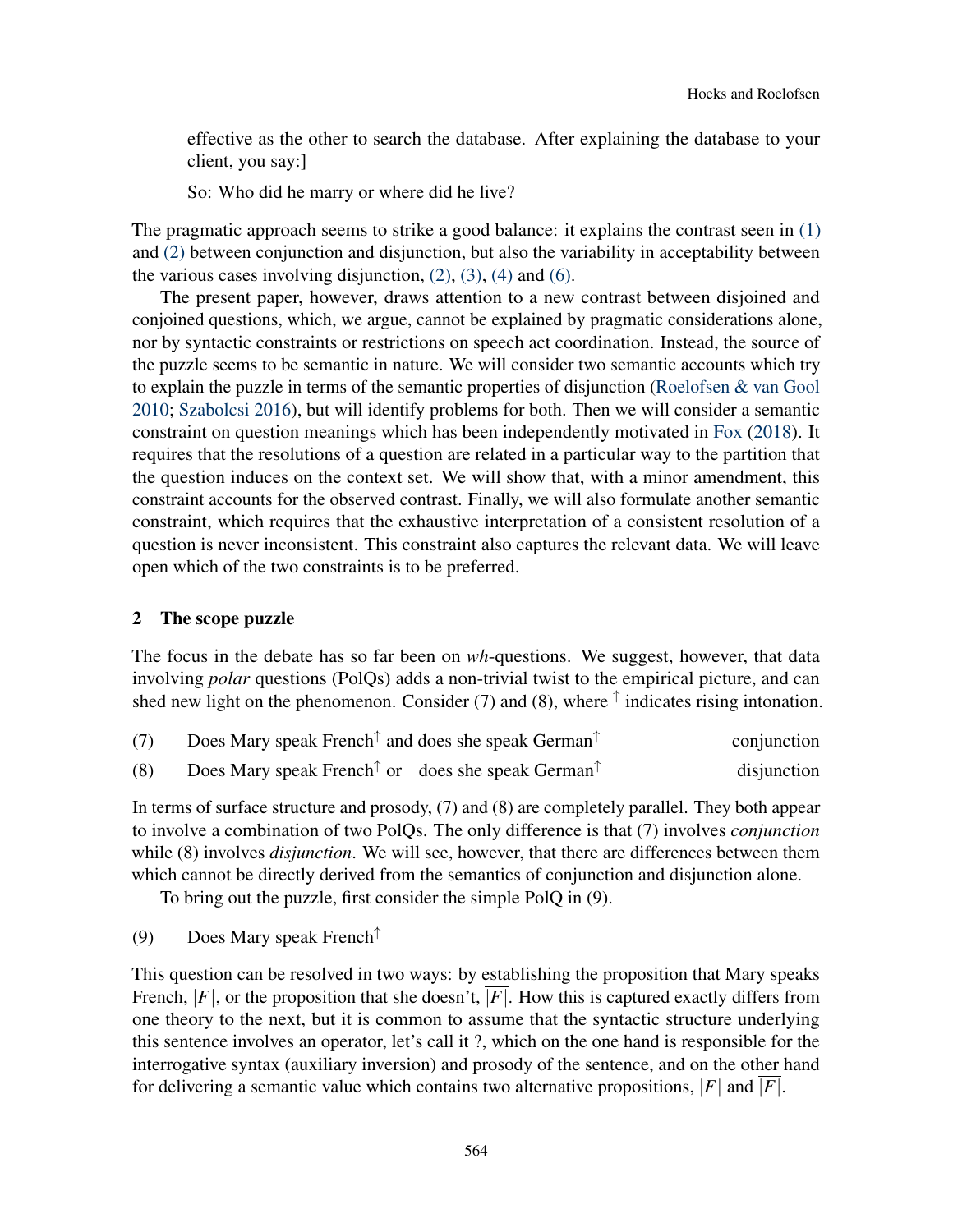For concreteness, we will spell out the semantic contribution of ?, as well as that of conjunction and disjunction, using the framework of inquisitive semantics [\(Ciardelli et al.](#page-19-4) [2018\)](#page-19-4). Similar entries could be be given in Hamblin/Karttunen semantics [\(Hamblin](#page-19-7) [1973,](#page-19-7) [Karttunen](#page-19-8) [1977;](#page-19-8) see also [Dayal](#page-19-9) [2016](#page-19-9) for a recent overview), though the treatment of conjunction and disjunction in this framework raises a number of issues, which are avoided in inquisitive semantics.<sup>[1](#page-4-0)</sup> We adopt a particular framework in order to make the exposition concrete and precise, but will at the same time keep the discussion as theory-neutral as possible, so as to make clear that the puzzle we draw attention to arises no matter which framework one adopts.

In inquisitive semantics, the semantic content of a question is a set of propositions, namely those propositions that resolve the issue that the question expresses. If a proposition *p* resolves the issues expressed by a given question, then any stronger proposition  $p' \subset p$  resolves the issue as well. Therefore, the set of propositions associated with a sentence  $\varphi$  in inquisitive semantics is always *downward closed*: if  $p \in [\![\varphi]\!]$  and  $p' \subset p$ , then  $p' \in [\![\varphi]\!]$  as well.

In this framework,  $\llbracket |\varphi| \rrbracket$  is simply defined as the union of  $\llbracket \varphi \rrbracket$  and  $\llbracket \neg \varphi \rrbracket$ , where  $\llbracket \neg \varphi \rrbracket$  is the set of propositions  $p'$  which are inconsistent with any  $p \in [\![\varphi]\!]$ .

$$
(10) \qquad [\![? \varphi]\!] = [\![\varphi]\!] \cup [\![\neg \varphi]\!]
$$

(11) 
$$
\llbracket \neg \varphi \rrbracket = \{ p' \mid p' \cap p = \emptyset \text{ for all } p \in [\llbracket \varphi \rrbracket \}
$$

The semantic content assigned to the polar question in  $(9)$  by means of the ? operator is depicted in Figure [1\(a\).](#page-5-0) As usual in inquisitive semantics, only the *maximal* elements of  $\lbrack\!\lbrack9)\rbrack\!\rbrack$ are depicted in the figure: the proposition that Mary speaks French and the proposition that she doesn't speak French. We will refer to these maximal propositions as the *alternatives* that ([9](#page-3-0)) introduces. Alternatives correspond to 'elementary resolutions'. They resolve the issue expressed by [\(9\)](#page-3-0) without providing any unnecessary further information. Stronger propositions, such as the proposition that Mary speaks both French and German, are also included in  $\langle \phi | \phi \rangle$ because they resolve the issue as well. However, they provide more information than is necessary to do so. We will use  $Alt(Q)$  to refer to the alternatives in  $Q$ .

Conjunction and disjunction are interpreted in inquisitive semantics as intersection and union, respectively. This treatment applies uniformly to conjunction/disjunction in declaratives and in interrogatives.

(12) 
$$
\llbracket \boldsymbol{\varphi} \wedge \boldsymbol{\psi} \rrbracket = \llbracket \boldsymbol{\varphi} \rrbracket \cap \llbracket \boldsymbol{\psi} \rrbracket \tag{13} \qquad (\mathbf{13}) \qquad \llbracket \boldsymbol{\varphi} \vee \boldsymbol{\psi} \rrbracket = \llbracket \boldsymbol{\varphi} \rrbracket \cup \llbracket \boldsymbol{\psi} \rrbracket
$$

Below we will also make use the so-called non-inquisitive projection operator, written as !, which merges the alternatives of its prejacent by taking their grand union:

$$
(14) \qquad \llbracket !\varphi \rrbracket = \{\cup [\llbracket \varphi \rrbracket\}^{\downarrow}
$$

With a treatment of these basic semantic operators in place, let us now return to the initial examples, which are repeated in [\(15\)](#page-5-1) and [\(16\),](#page-5-2) respectively.

<span id="page-4-0"></span><sup>1</sup> For discussion of these issues, see [Roelofsen](#page-20-3) [\(2013\)](#page-20-3); [Ciardelli](#page-19-10) [\(2017\)](#page-19-10); [Ciardelli & Roelofsen](#page-19-11) [\(2017\)](#page-19-11); [Ciardelli,](#page-19-12) [Roelofsen & Theiler](#page-19-12) [\(2017\)](#page-19-12).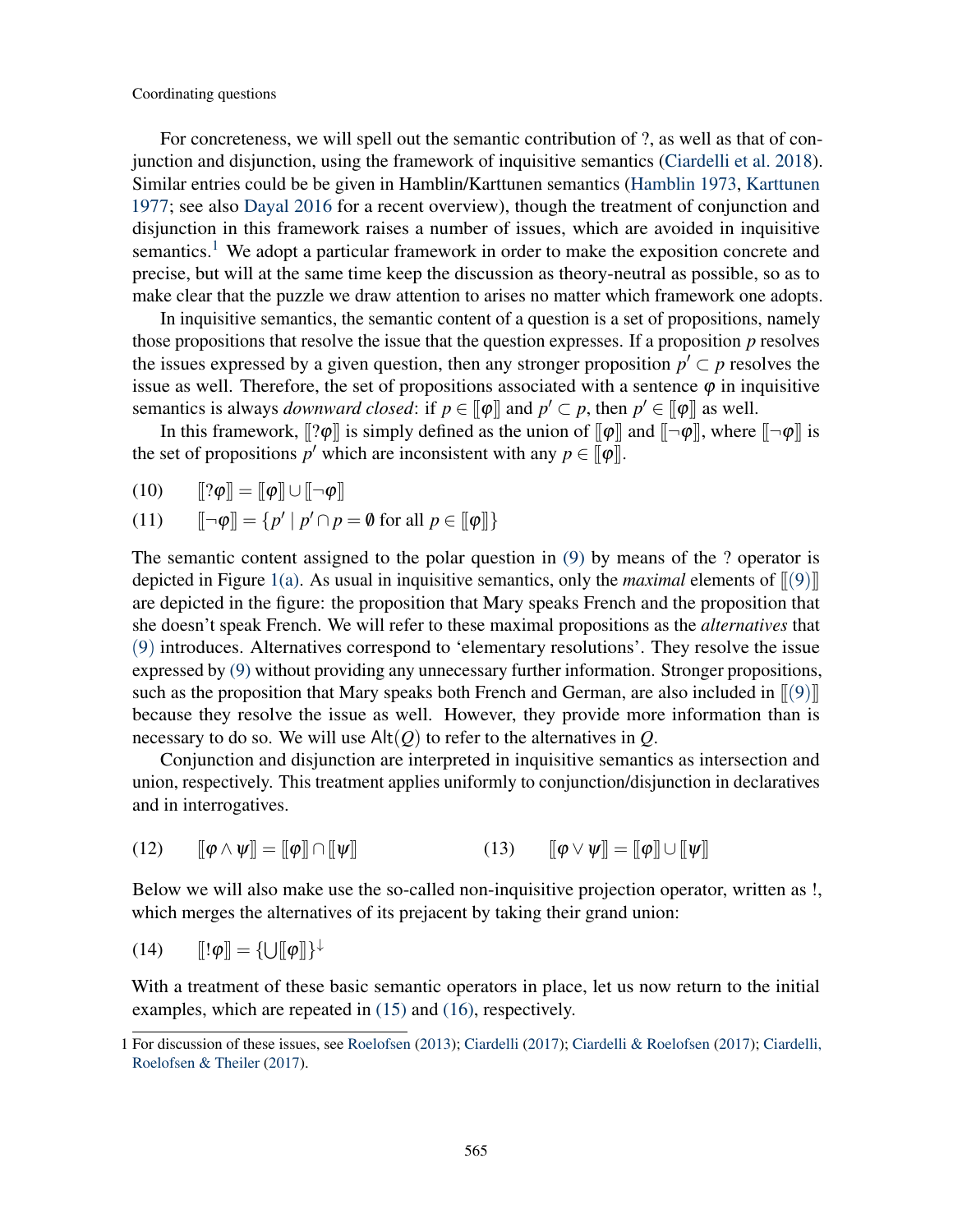<span id="page-5-0"></span>

<span id="page-5-10"></span><span id="page-5-8"></span><span id="page-5-6"></span><span id="page-5-5"></span>**Figure 1** Interactions between ? and conjunction/disjunction. In each diagram,  $w_{11}$  is a world in which Mary speaks both French and German, *w*<sup>10</sup> a world in which she speaks French but not German, etc.

- <span id="page-5-3"></span><span id="page-5-1"></span>(15) Does Mary speak French<sup>↑</sup> and does she speak German<sup>↑</sup>
	- a. *Wide scope conjunction*: ?*F* ∧?*G*
	- b. *Narrow scope conjunction*:  $? (F \wedge G)$
- <span id="page-5-9"></span><span id="page-5-4"></span><span id="page-5-2"></span>(16) Does Mary speak French<sup>↑</sup> or does she speak German<sup>↑</sup>
	- a. *Wide scope disjunction*:  $?F \vee ?G$
	- b. *Narrow scope disjunction*:  $? (F \vee G)$

<span id="page-5-7"></span>As noted above, the syntax and prosody of these examples suggests that [\(7\)](#page-3-1) involves a conjunction of two polar questions,  $?F \wedge ?G$ , and [\(8\)](#page-3-2) a disjunction of two polar questions,  $?F \vee ?G$ , as indicated in [\(15a\)](#page-5-3) and [\(16a\),](#page-5-4) respectively. The interpretations that are assigned to the two questions under this analysis are depicted in Figures [1\(b\)](#page-5-5) and [1\(d\).](#page-5-6)

For the conjunctive question in [\(15\),](#page-5-1) the reading that this analysis predicts is indeed available. Under this reading, in order to resolve the issue expressed by [\(15\)](#page-5-1) one needs to resolve the issue expressed by both polar questions. That is, if  $|F|$  is the proposition that Mary speaks French and |*G*| the proposition that she speaks German, then in order to resolve the issue expressed by [\(15\)](#page-5-1) one needs to establish one of the following four propositions.

- (17) a.  $|F| \cap |G|$  She speaks both French and German
	- b.  $|F| \cap |\overline{G}|$  She speaks French but not German
	- c.  $\overline{|F|} \cap |G|$  She speaks German but not French
	- d.  $\overline{|F|} \cap \overline{|G|}$  She speaks neither French nor German

However, for the disjunctive question in [\(16\),](#page-5-2) the reading that this simple analysis predicts is not available. Under this reading, establishing any of the following four propositions is sufficient to resolve the issue expressed by  $(16)$  (see Figure [1\(d\)\)](#page-5-6).

|  | (18) a. $ F $ She speaks French   |  | c. $ G $ She speaks German        |
|--|-----------------------------------|--|-----------------------------------|
|  | b. $ F $ She doesn't speak French |  | d. $ G $ She doesn't speak German |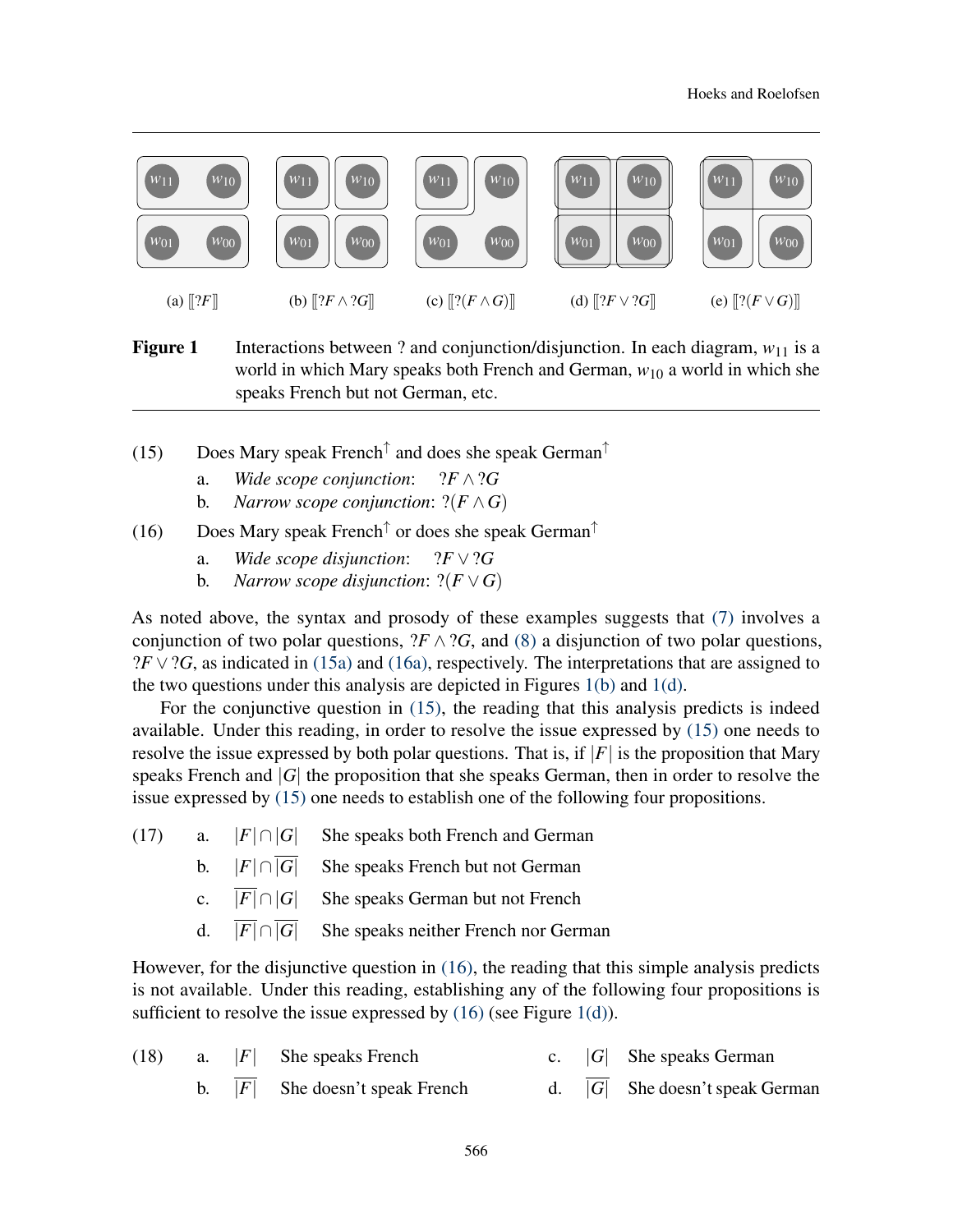Intuitively, establishing that Mary doesn't speak French is not sufficient to resolve the issue. And the same holds for establishing that Mary doesn't speak German. So the resolution conditions of [\(16\)](#page-5-2) are not correctly captured if it is analyzed as a disjunction of two polar questions.

Before considering another possible analysis, let us first determine precisely what the resolution conditions of [\(16\)](#page-5-2) are. To this end, it is helpful to consider a context in which it would be natural to ask this question.<sup>[2](#page-6-0)</sup>

(19) Natural context for [\(16\)](#page-5-2) (adapted from [Ciardelli et al.](#page-19-4) [2018,](#page-19-4) p.91) You keep a small collection of things that could be nice gifts when the occasion arises. At the moment you have two items in your collection, which you purchased on a recent trip through Europe. Both are science fiction novels, one in French and the other in German. You have been invited to Mary's birthday party, though you don't know her very well yet. You know she likes science fiction, but you don't know which foreign languages she speaks. Your friend Susan knows Mary much better. In this context it is natural for you to ask [\(16\)](#page-5-2) to Susan in order to find out whether you can bring one of the items in your collection as a gift.

Intuitively, the question can be resolved by establishing one of the following propositions:

(20) a. |*F*| She speaks French b. |*G*| She speaks German c.  $|F| \cup |G|$  She speaks neither French nor German

Note in particular that it is not sufficient to just establish the proposition  $|F| \cup |G|$ , because that would leave open the question *which* of the two languages Mary speaks.

We have seen that these resolution conditions are not derived if [\(16\)](#page-5-2) is analyzed as a disjunction of two polar questions,  $?F \vee ?G$ . However, they *are* derived if we assume that disjunction takes scope *under* the question operator,  $? (F \vee G)$ , as in [\(16b\).](#page-5-7) The semantic content assigned to the question under this analysis is depicted in Figure [1\(e\).](#page-5-8) The three alternatives in this figure are exactly the propositions in (20).

This is surprising. Even though each disjunct in [\(16\)](#page-5-2) has the surface form and prosody of a polar question, semantically it appears that they are not complete PolQs in the sense that they do not introduce two alternatives each, but just one. The ? operator then applies to the disjunction as a whole, adding a third alternative,  $|F| \cup |G|$ .

Now let us return to the conjunctive question in [\(15\).](#page-5-1) What is predicted if we assume that

|  | Does Mary speak French or German <sup><math>\uparrow</math></sup> | disjunctive polar question |
|--|-------------------------------------------------------------------|----------------------------|
|--|-------------------------------------------------------------------|----------------------------|

closed alternative question

(ii) Does Mary speak French<sup>↑</sup> or does she speak German<sup>↓</sup>

<span id="page-6-0"></span><sup>2</sup> Questions like [\(16\)](#page-5-2) are called *open disjunctive questions* [\(Roelofsen & van Gool](#page-20-2) [2010;](#page-20-2) [Roelofsen & Farkas](#page-20-4) [2015\)](#page-20-4) or *open alternative questions* [\(Hoeks](#page-19-13) [2018\)](#page-19-13). See these works for detailed discussion of how such questions differ from disjunctive polar questions like (i) and closed alternative questions like (ii) (with falling intonation on the second disjunct). See also [Meertens](#page-19-14) [\(2019\)](#page-19-14) for discussion of yet another type of disjunctive question.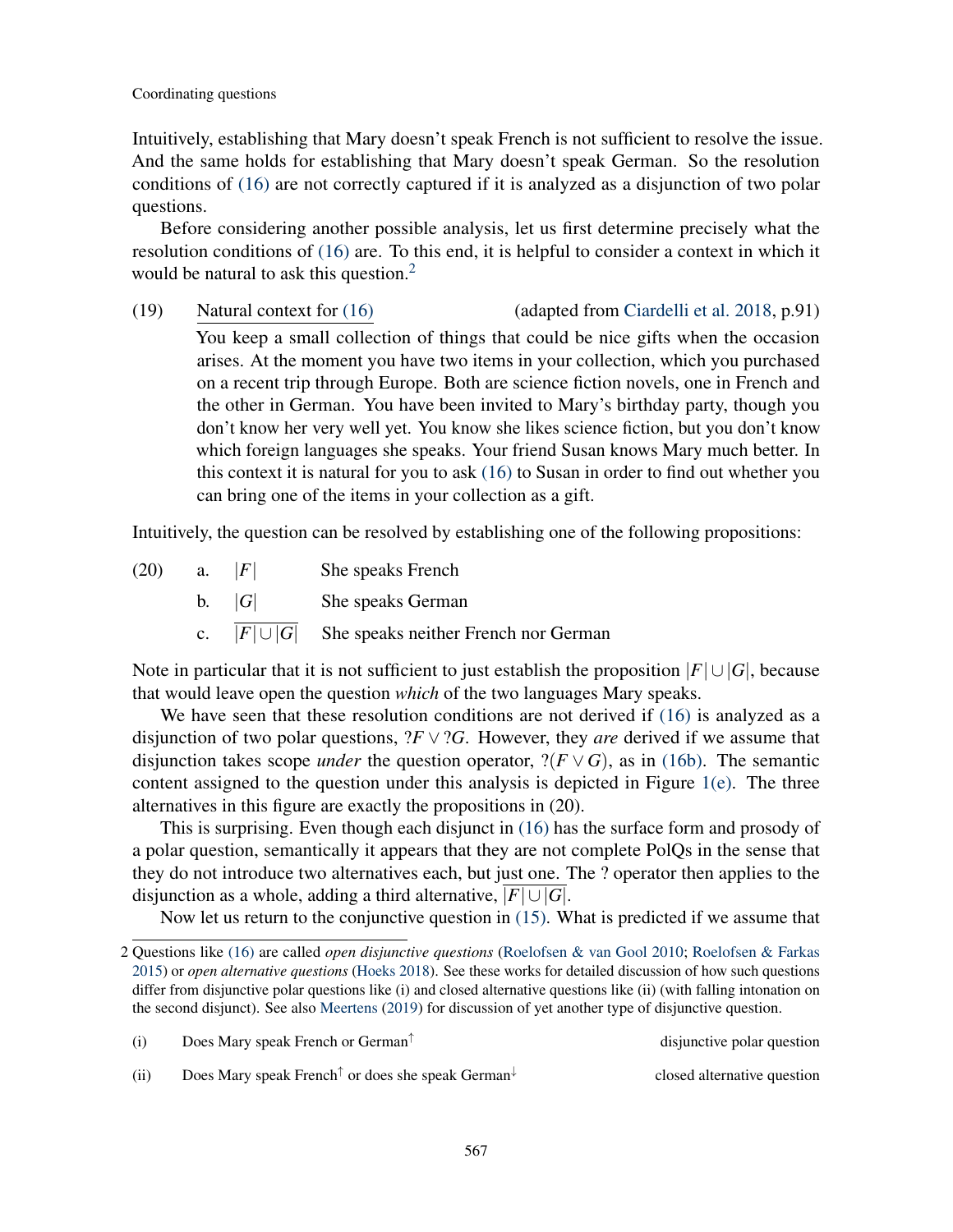conjunction takes scope below the question operator,  $?$ ( $F \wedge G$ ), as in [\(15b\)?](#page-5-9) The interpretation that is assigned to the question under this analysis is depicted in Figure [1\(c\).](#page-5-10) The prediction is that the question can be resolved by establishing one of the following propositions:

(21) a.  $|F| \cap |G|$  She speaks both French and German b.  $\overline{|F| \cap |G|}$  She speaks at most one of the two languages

We believe that this is a possible reading of [\(15\).](#page-5-1) It can be made salient by imagining, for instance, a context in which the speaker is looking for a French-German translator and is inquiring whether Mary might be suitable for the job.

These observations give rise to the following puzzle.

## (22) Scope puzzle

Why do disjunctive questions like [\(16\)](#page-5-2) admit a narrow scope disjunction reading,  $?$ (*F* ∨ *G*), but not a wide scope disjunction reading,  $?$ *F* ∨  $?$ *G*, while conjunctive questions like [\(15\)](#page-5-1) admit both narrow and wide scope readings?

Note that this puzzle is of a different nature than the acceptability puzzles in [\(5\):](#page-1-4) it does not involve a contrast in *acceptability* between conjoined and disjoined questions, but rather a contrast in scope taking possibilities. Still, the puzzle directly pertains to the question we started out with: can questions be disjoined? We have seen that in conjunctive questions like [\(15\),](#page-5-1) conjunction readily takes wide scope w.r.t. ?, while in disjunctive questions like [\(16\),](#page-5-2) disjunction must take narrow scope. Another way of putting this is that two clauses which are each interpreted as full polar questions (including the ? operator) can be conjoined but not disjoined. So, the scope puzzle and the acceptability puzzles are closely connected and need to be addressed in tandem.

## 3 Generalizing the puzzle

We have introduced the scope puzzle by comparing one specific kind of disjunctive question, the one in [\(16\),](#page-5-2) with its conjunctive counterpart. We now show that the puzzle is more general, in that (i) it does not only arise with questions like [\(16\)](#page-5-2) but also with other types of disjunctive questions, and (ii) it does not only arise with matrix questions but also with embedded ones.

## 3.1 Other types of disjunctive questions

First compare [\(16\),](#page-5-2) repeated in [\(23\),](#page-7-0) with the variant in [\(24\).](#page-7-1)

<span id="page-7-1"></span><span id="page-7-0"></span>

| (23) |  | Does Mary speak French <sup><math>\uparrow</math></sup> or does she speak German <sup><math>\uparrow</math></sup> | open AltQ |
|------|--|-------------------------------------------------------------------------------------------------------------------|-----------|
|------|--|-------------------------------------------------------------------------------------------------------------------|-----------|

(24) Does Mary speak French<sup>↑</sup> or does she speak German<sup>↓</sup> closed AltQ

The only difference in form between these two questions is their sentence final prosody: rising in [\(23\),](#page-7-0) falling in [\(24\).](#page-7-1) Following [Hoeks](#page-19-13) [\(2018\)](#page-19-13), we will refer to [\(23\)](#page-7-0) as an *open alternative question* (open AltQ), and to [\(24\)](#page-7-1) as a *closed alternative question* (closed AltQ). The main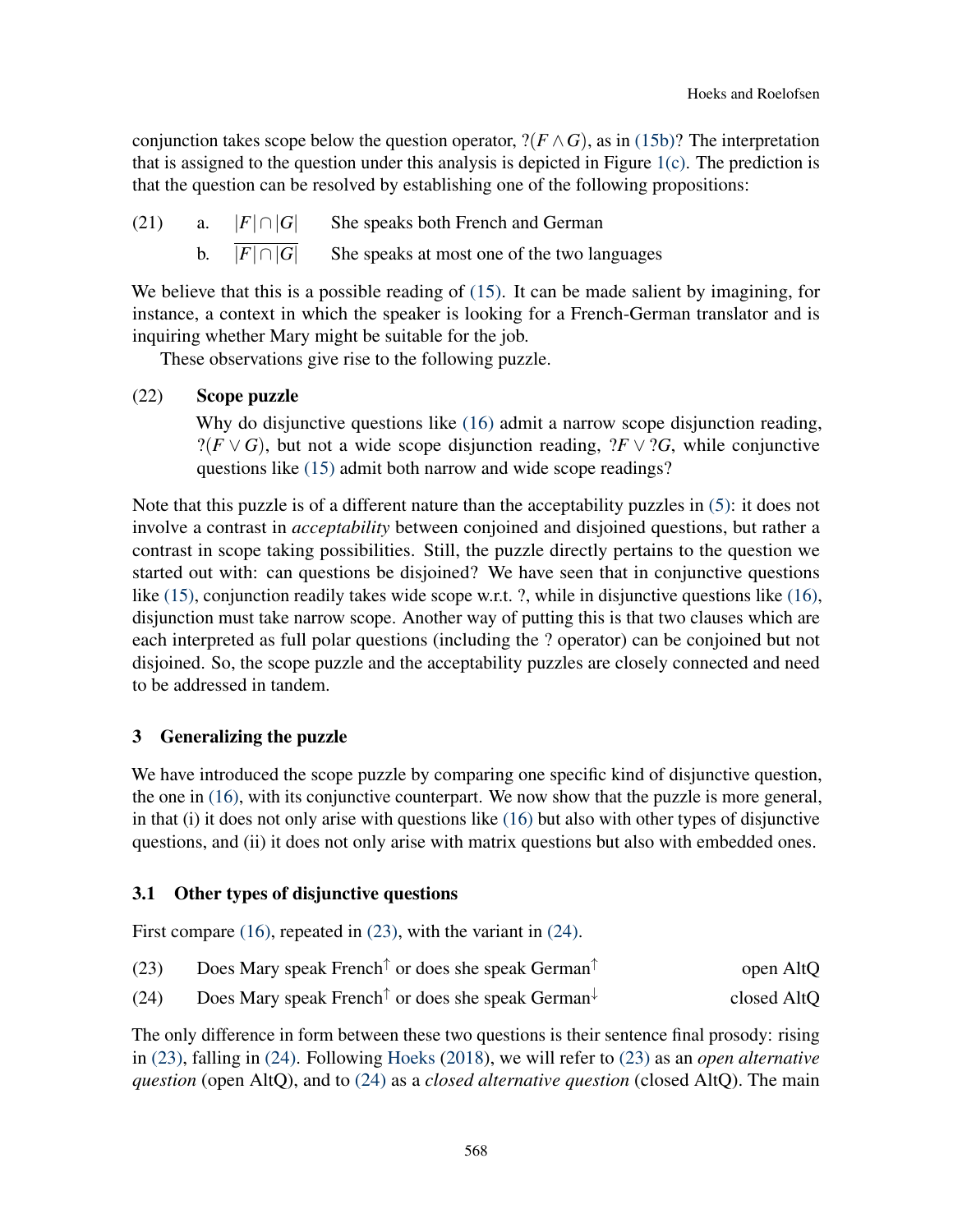difference in interpretation between these two questions is that [\(24\)](#page-7-1) presents a choice between two alternatives, that Mary speaks French and that she speaks German, and presupposes that exactly one of these is true [\(Karttunen & Peters](#page-19-15) [1979,](#page-19-15) [Biezma & Rawlins](#page-19-16) [2012,](#page-19-16) among others), while [\(23\)](#page-7-0) presents a choice between three alternatives: that Mary speaks French, that she speaks German, and that she doesn't speak either of the two [\(Roelofsen & van Gool](#page-20-2) [2010,](#page-20-2) among others). Leaving the 'exactly one' presupposition out of consideration for a moment, [\(24\)](#page-7-1) corresponds to  $F \vee G$ , while [\(23\)](#page-7-0) corresponds to  $? (F \vee G).$ <sup>[3](#page-8-0)</sup> For our present purposes, the main point to be taken away from this is that closed AltQs, just like open AltQs, do *not* admit a reading corresponding to  $?F \vee ?G$ . That is, in this case, too, the two disjuncts, which look like full-fledged polar interrogative clauses, cannot be interpreted as involving the ? operator.

The same point can be made based on examples where a polar interrogative clause is disjoined with a *wh*-interrogative clause:

<span id="page-8-3"></span>(25) Where can we rent a car or does Sue have one that we could borrow?

The fact that this question cannot be resolved by establishing that Sue does not have a car that we can borrow means that, semantically, the second disjunct is not a full PolQ.

Something similar holds for the example in [\(3\),](#page-1-2) repeated here in (26) below.

<span id="page-8-4"></span>(26) Where can we rent a car or who might have one that we could borrow?

This question cannot be resolved by establishing that we cannot rent a car, nor can it be resolved to by establishing that no one has a car that we can borrow. If either disjunct was uttered in isolation, these pieces of information would be resolving, however.

## 3.2 Embedding

Now consider (27) and (28), which both involve a disjunction of two *whether*-clauses, embedded under *wonder* and *know*, respectively.

- <span id="page-8-2"></span><span id="page-8-1"></span>(27) John wonders whether Mary speaks French or whether she speaks German.
- (28) John knows whether Mary speaks French or whether she speaks German.

There are two observations to make about these cases. First, both (27) and (28) have a reading under which the disjunction scopes over the embedding predicate. For (27), this reading would be represented as !(*wonder*(*John*, ?*F*)∨*wonder*(*John*, ?*G*)). This is not the reading that we are primarily interested in here, because it does not involve direct interaction between the two *whether*-clauses and disjunction. Rather, we are interested in readings that arise when disjunction scopes below the embedding predicate.

<span id="page-8-0"></span><sup>3</sup> It may be worth emphasizing that the disjunction operator in our logical representation language, ∨, is interpreted in inquisitive semantics as generating multiple alternatives. This makes  $F \vee G$  a suitable logical representation for the closed AltQ in [\(24\).](#page-7-1) A disjunctive declarative sentence like *Mary speaks French or German* would be represented as !(*F* ∨*G*). Similarly, a disjunctive polar question like *Does Mary speak either French or German?* would be represented as  $?!(F \vee G)$ . In both cases, the alternatives generated by the disjunction are merged by the ! operator.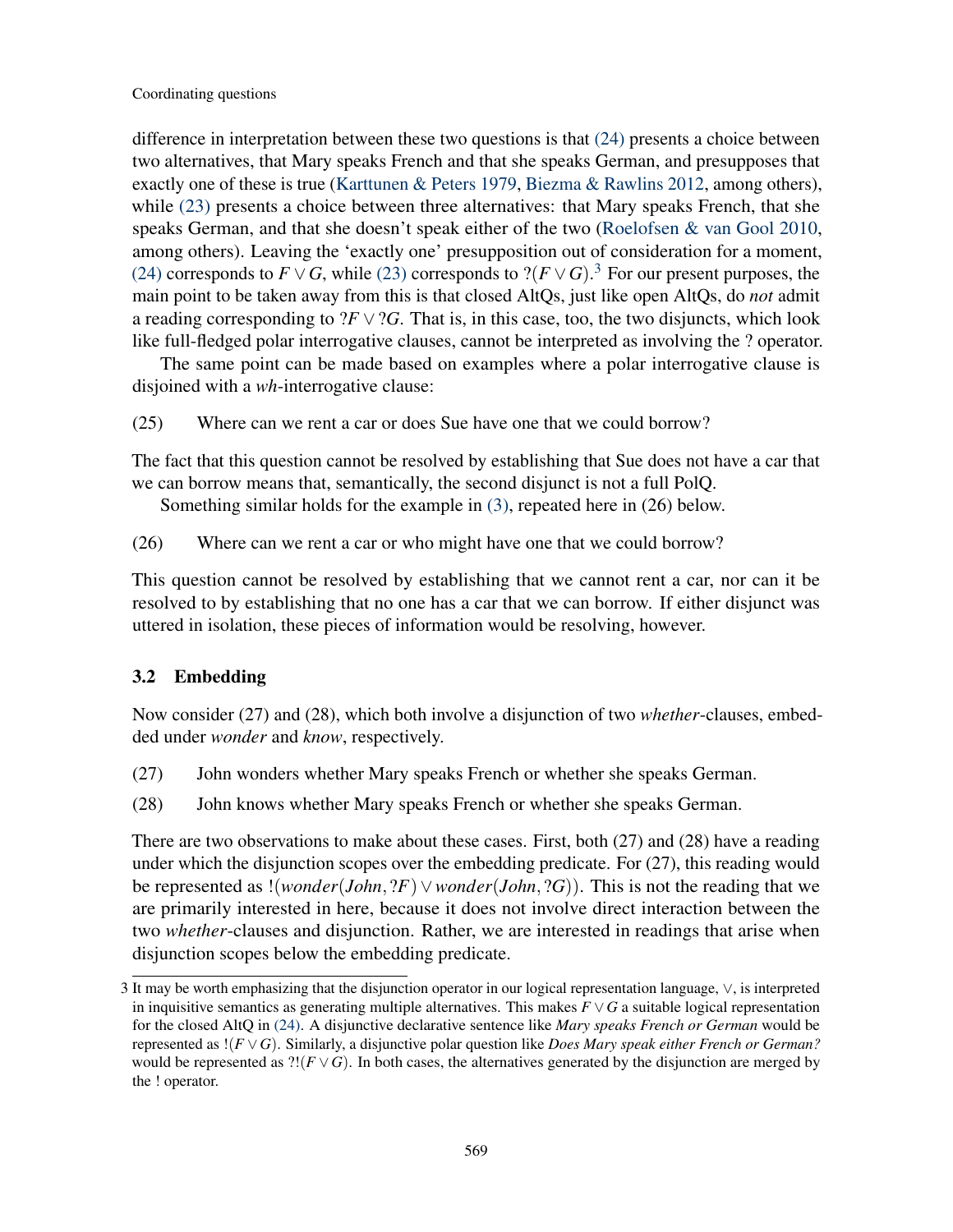The second observation is that there is only *one* such reading, namely the one in (29a).

<span id="page-9-1"></span>

| embedded closed AltQ reading              | $!wonder(John, F \vee G)$           | a. | (29) |
|-------------------------------------------|-------------------------------------|----|------|
| embedded open AltQ reading                | b. # !wonder(John, $? (F \vee G)$ ) |    |      |
| embedded disjunction of two PolQs reading | c. # !wonder(John, $?F \vee ?G$ )   |    |      |

That is, the embedded question must be interpreted as a closed AltQ. The sentence conveys (i) that John is entertaining an issue which can be resolved in two ways, either by establishing that Mary speaks French, |*F*|, or by establishing that Mary speaks German, |*G*|, and (ii) that John believes that one of these alternatives is true. The embedded question cannot be interpreted as an open AltQ, under which the issue that John entertains could be resolved in three ways, including by establishing that Mary doesn't speak either French or German, |¬*F* ∧¬*G*|. [4](#page-9-0) Most importantly for our present purposes, the embedded question can certainly not be interpreted as a disjunction of two polar questions,  $?F \vee ?G$ , under which the issue entertained by John could be resolved in *four* ways, including by establishing that Mary does not speak French,  $|\neg F|$ , or by establishing that she does not speak German,  $|\neg G|$ .

Thus the impossibility of obtaining an interpretation corresponding to a disjunction of two full-fledged polar questions,  $?F \vee ?G$ , does not only manifest itself in open AltQs but also in closed AltQs, and not only in matrix questions but also in embedded ones.

#### 4 Arguments against syntactic, pragmatic, and speech act accounts

One way to approach the scope puzzle would be to assume that disjunction and conjunction simply have different syntactic properties. That is, we could assume that disjuncts can never be full interrogative clauses—let's call them ForcePs—while a conjunction of two questions, i.e., a conjunction of two ForcePs, is unproblematic. In this way we could rule out a reading of open AltQs as a disjunction of two PolQs, while we would allow for a reading of conjoined questions as a conjunction of two PolQs.

Of course, an account which just stipulates such a syntactic difference has little explanatory value. However, [Krifka](#page-19-1) [\(2001\)](#page-19-1) suggests that the assumed difference between conjunction and disjunction may be derived from a more general fact, namely the fact that *speech acts* can be conjoined but not disjoined. If ForcePs express speech acts rather than propositions, it would follow that they can be conjoined but not disjoined.

In Krifka's work, performing a speech act amounts to making a public social commitment, and in disjoined speech acts the addressee would lose track of what it is that the speaker is committing to. In his account, speech acts therefore differ from propositions ("sentence radicals" in Krifka's own terminology) in the sense that they have a dynamic effect on the discourse context: they update commitment states. To account for the difference in scope

<span id="page-9-0"></span><sup>4</sup> Interestingly, open AltQ interpretations *are* available in embedded contexts in cases of *pseudo-subordination*, as exemplified in (i). We must leave an analysis of such cases for another occasion. For present purposes, it suffices to note that here, too, the  $?F \vee ?G$  reading is impossible.

<sup>(</sup>i) John wondered, was Mary<sup> $\uparrow$ </sup> the right person for the job, or Bill<sup> $\uparrow$ </sup>.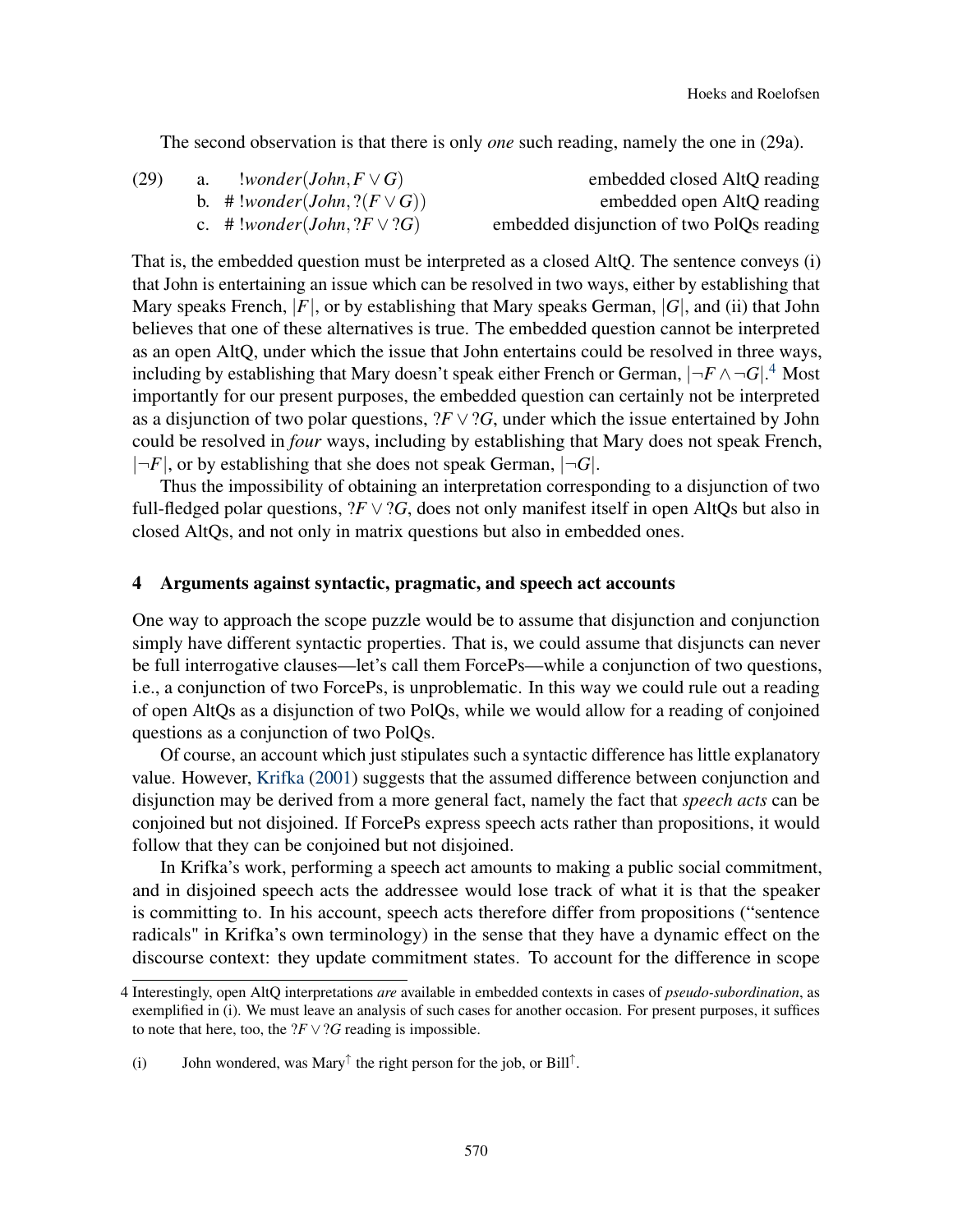taking ability of conjunction and disjunction, we could adopt Krifka's basic intuition that speech acts affect the context in which they are uttered and correspond to functions which map one discourse context to another. The idea is then that these functions can be sequenced (i.e. conjoined) but cannot be disjoined.

To make such an account work, we first need to assume that ForcePs are headed by a Force head which is responsible for providing the illocutionary force of an expression. For questions, this means that, syntactically, the Force head is responsible for the interrogative syntax (auxiliary inversion, wh-movement). Semantically, Force performs two functions: it contributes the ? operator, and it turns the propositional content of its prejacent into a speech act. Thus, at the ForceP level, a transition is made from propositional content to context change potentials, making sure that ForcePs always denote functions from contexts to contexts.

We can then follow Krifka and assume that conjunction expresses generalized intersection at the propositional level and below, while it corresponds to function composition at the speech act level. In practice, this means that a conjunction of ForcePs corresponds to consecutive update with each conjunct. Disjunction, on the other hand, can only express generalized union, because speech act disjunction is impossible. That is, taking the union of two update functions would not yield another update function. Moreover, since the output of a speech act is a discourse context, which is not a set-theoretic object, taking the union of the output contexts generated by the two disjuncts would not yield another output context either.

This would correctly predict that disjunction always has to scope below the illocutionary Force head. And since we assumed that this Force head contributes ? as well, this means that disjunction has to scope below ?.

However, both a purely syntactic account and a speech act account along the lines just sketched can be ruled out based on examples like (30) in which the complement alternatives are overtly mentioned instead of supplied by ?:

<span id="page-10-1"></span>(30) #Is the baby awake<sup> $\uparrow$ </sup> or asleep<sup> $\uparrow$ </sup> or is it a boy $\uparrow$  or a girl $\uparrow/\downarrow$ 

Given the surface form of this question, it is most naturally taken to be of the form  $A \vee \neg A \vee$ *B*∨ ¬*B* (where *A* stands for 'awake' and *B* for 'boy').<sup>[5](#page-10-0)</sup> This is equivalent to ?*A* ∨ ?*B*. The unacceptability of this sentence cannot be due to purely syntactic reasons since alternative questions with four clausal disjuncts are usually unobjectionable, as illustrated in (31).

(31) Is the door red<sup>↑</sup> or (is it) green<sup>↑</sup> or (is it) blue<sup>↑</sup> or (is it) yellow<sup>↑/↓</sup>

The speech act account cannot capture the infelicity of [\(30\)](#page-10-1) either: it would rule out a structure in which full ForcePs are disjoined, but it cannot rule out a structure in which the illocutionary Force head scopes over the disjunction which itself consists of smaller disjuncts.

However, note that it would be reasonable to assume that [\(30\)](#page-10-1) is bad for pragmatic reasons, just like Szabolcsi's initial example: it might be hard to construe a decision problem to which all disjuncts are considered relevant. This hypothesis would be supported by the observation that the AltQ in (32) is quite unnatural to begin with:

<span id="page-10-0"></span><sup>5</sup> In the case of a final rise, we may add a ? scoping over the four-way disjunction, but this would be semantically vacuous.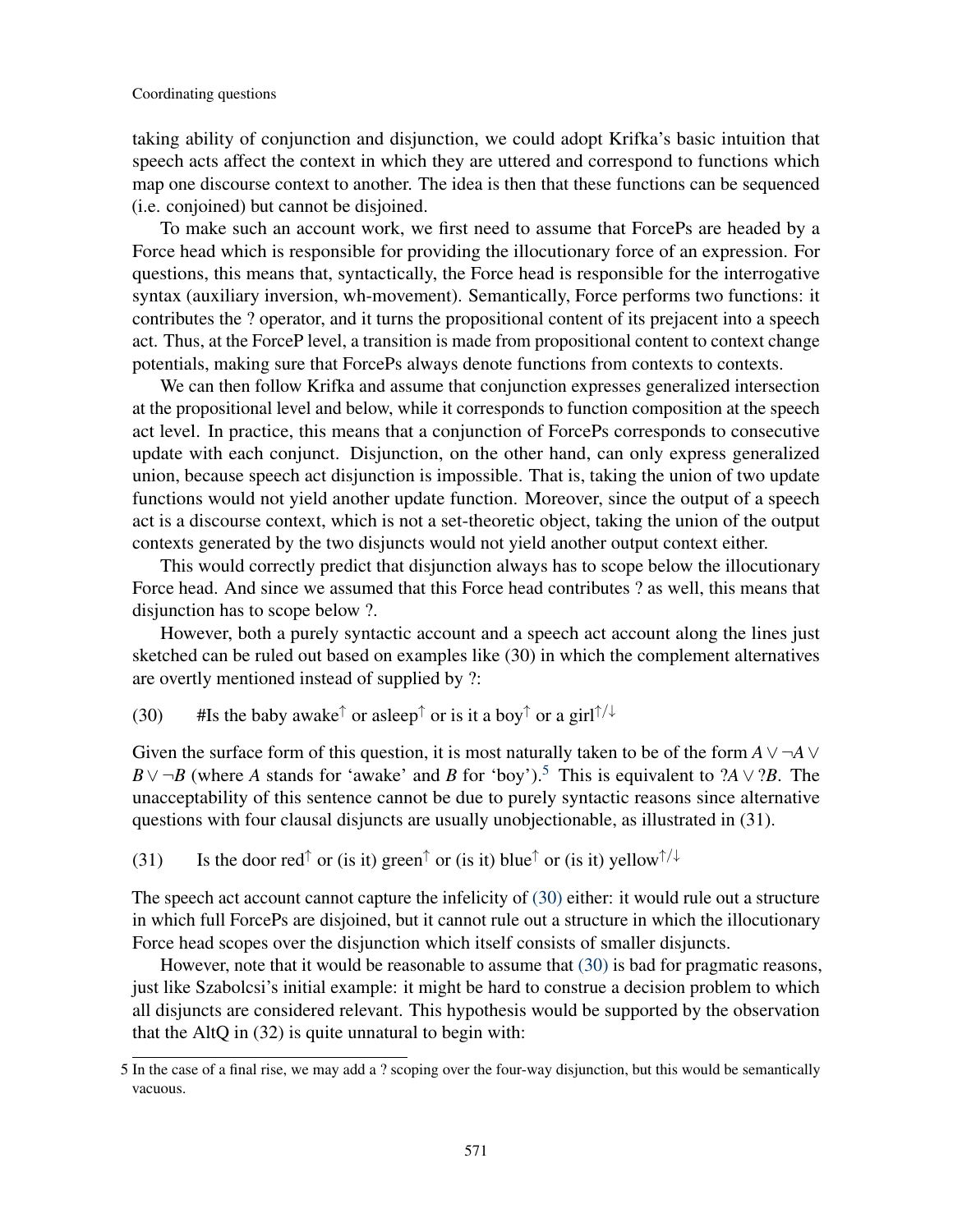(32) #Is the baby awake<sup> $\uparrow$ </sup> or is it a girl $\uparrow/\downarrow$ 

The unacceptability of [\(30\)](#page-10-1) may therefore have a pragmatic explanation. However, there are cases in which such a pragmatic account does not suffice. An example is given in (33):

<span id="page-11-1"></span>(33) [Context: You posted an envelope a while ago, but it hasn't reached its destination yet. You go to the post office to ask about it. At the post office, post is sorted by weight and by date received. Knowing either of these would substantially help the post master in searching for your envelope. So he asks you:]

#Does the envelope weigh more<sup>↑</sup> than 120g or less<sup>↑</sup> or did you send it before<sup>↑</sup> May 1st or after  $\uparrow/\downarrow$ 

This sentence is also unacceptable, even though there is a clear decision problem to which each of the disjuncts is relevant. Also note that the open AltO version of  $(33)$  is fine:<sup>[6](#page-11-0)</sup>

(34) Does the envelope weigh more than  $120g<sup>†</sup>$  or did you send it before May 1st<sup>†</sup>

Again, the conjunctive version of (33) is also acceptable, as shown in (35):

(35) Does the envelope weigh more<sup> $\uparrow$ </sup> than 120g or less<sup> $\uparrow$ </sup> and did you send it before<sup> $\uparrow$ </sup> May 1st or after<sup>↓</sup>

Thus, the unacceptability of cases like [\(30\)](#page-10-1) and [\(33\)](#page-11-1) cannot be explained in terms of the syntactic properties of disjunction, the impossibility of disjoining speech acts, or pragmatic considerations. A combination of the three does not suffice either.

The problem arises in embedded cases as well. For instance, (36) cannot be interpreted as an embedded disjunction of two PolQs: it can only receive a wide scope reading in which the disjunction scopes over the embedding predicate.

- (36) The post master is wondering whether the envelope weighs more<sup> $\uparrow$ </sup> than 120g or less<sup> $\uparrow$ </sup> or whether it was sent before<sup>↑</sup> May 1st or after<sup>↓</sup>
	- a. !(*wonder*(*postmaster*, ?*A*)∨*wonder*(*postmaster*, ?*B*))
	- **b.**  $\rightarrow$  *∤ wonder*(*postmaster, ?A*  $\vee$  *?B*)

For the reasons discussed above, the fact that the reading in (36b) is unavailable cannot be explained syntactically or pragmatically, and cannot be reduced to the impossibility of disjoining speech acts. In fact, for the speech act approach embedded questions present a more general problem. That is, if the reason that we do not find disjoined PolQs is that speech acts cannot be disjoined, we would have to say that embedded questions like those in [\(27\)](#page-8-1) and [\(28\)](#page-8-2) involve speech acts too. Even though it has been argued that some clause-embedding predicates (such as *ask* and *wonder*) permit speech act embedding, it seems less likely that this would be the case for predicates like *know* or *depend on* (see, e.g., [McCloskey](#page-19-17) [2006\)](#page-19-17).

We conclude that the scope puzzle must, at least in part, be accounted for semantically.

<span id="page-11-0"></span><sup>6</sup> This example is odd with falling intonation, but this can be explained straightforwardly: closed AltQs generally presuppose that exactly one of the disjuncts is true, and this presupposition is not warranted in the given context.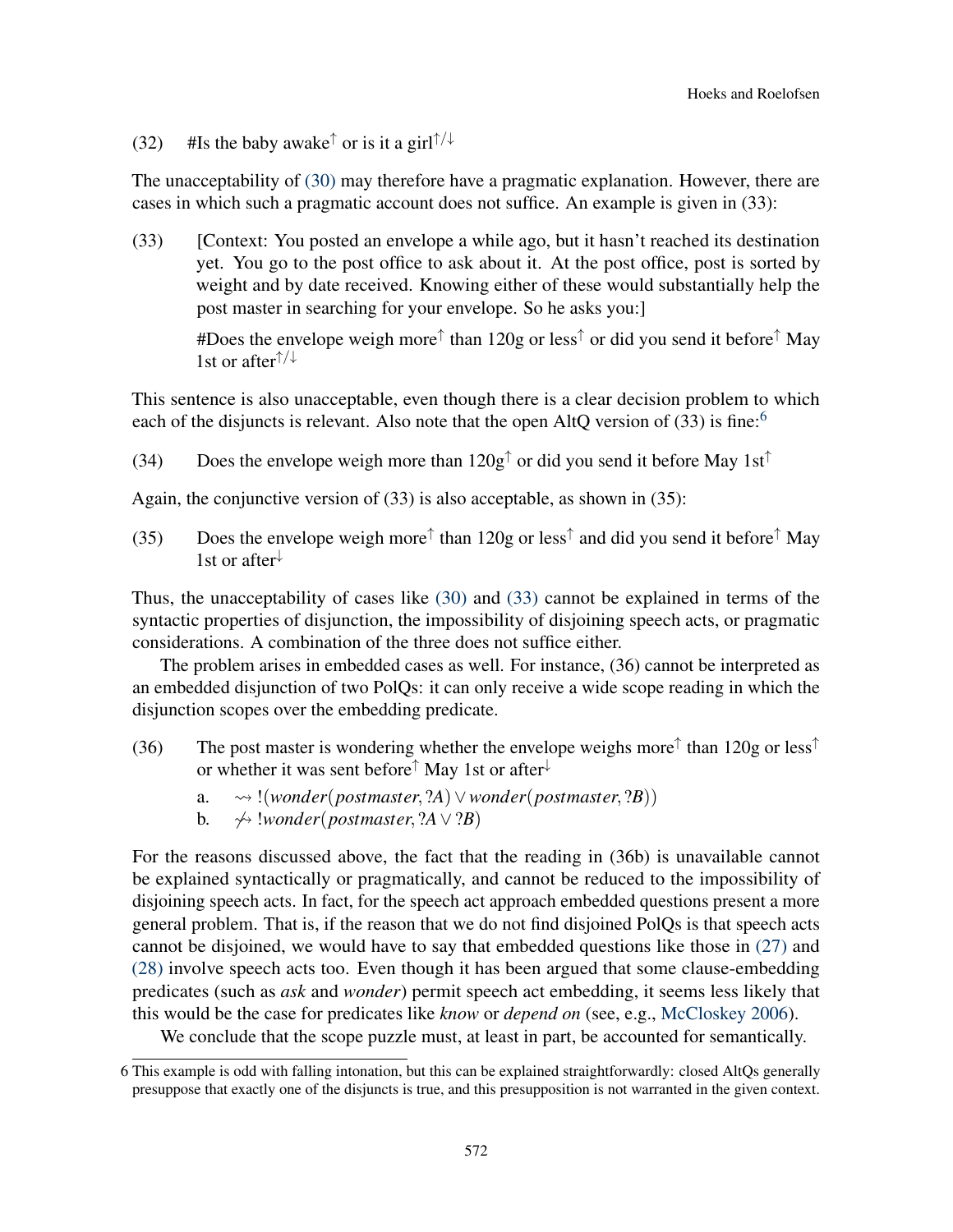## 5 Existing semantic approaches and their limitations

There are three existing semantic proposals which partly account for the scope puzzle. Two of these (developed in [Szabolcsi](#page-20-1) [2016](#page-20-1) and [Roelofsen & van Gool](#page-20-2) [2010,](#page-20-2) respectively) are based on a non-standard semantics for disjunction; the third on a general constraint on the semantic content of questions [\(Fox](#page-19-0) [2018\)](#page-19-0). In this section, we will discuss these three proposals and their limitations. In Section [6,](#page-15-0) we will further develop [Fox'](#page-19-0)s proposal.

## 5.1 Making disjunctions of polar questions tautological

[Szabolcsi](#page-20-1) [\(2016\)](#page-20-1) suggests that it is possible to derive that two questions cannot be directly disjoined if we assume, following [Roelofsen & Farkas](#page-20-4) [\(2015\)](#page-20-4), that clausal disjunctions are analyzed as involving non-inquisitive closure of every clausal disjunct. That is, if  $CP_1$  and CP<sub>2</sub> are two clauses translated into our logical language as  $\varphi_1$  and  $\varphi_2$ , respectively, then the disjunction  $[CP_1$  or  $CP_2$ ] is not simply translated as  $\varphi_1 \vee \varphi_2$  but rather as  $\varphi_1 \vee \varphi_2$ . The intuition behind this is that each clause is taken to contribute a single alternative to the semantic content of the sentence.

With this treatment of clausal disjunction, our crucial example [\(16\),](#page-5-2) repeated in [\(37\)](#page-12-0) below, has two possible translations, depending on whether disjunction takes wide or narrow scope:

- <span id="page-12-0"></span>(37) Does Mary speak French<sup>↑</sup> or does she speak German<sup>↑</sup>
	- a. *Wide scope disjunction*: !?*F* ∨!?*G*
	- b. *Narrow scope disjunction*:  $?(!F \vee !G)$

The first,  $!?F \vee !?G$ , is tautological and therefore unlikely to represent the reading intended by the speaker. In the second translation,  $?(!F \vee !G)$ , the non-inquisitive closure operators in both disjuncts are vacuous because *F* and *G* are already non-inquisitive. So this can be simplified to  $?$ (*F* ∨ *G*), which, as we have seen, correctly captures the resolution conditions of the question.

The difficulty for this approach is to properly deal with cases in which at least one of the disjuncts is a wh-question rather than a polar question. For instance, it wrongly predicts that [\(4\),](#page-1-3) repeated in (38) below, can be resolved by establishing the almost trivial fact that the addressee has a name, by establishing that she has a social security number, or by establishing that she doesn't have either a name or a social security number.

<span id="page-12-1"></span>(38) What is your name or what is your social security number?

Similarly, for [\(3\),](#page-1-2) repeated in (39), it derives a reading on which the question can be resolved by establishing that we can rent a car somewhere (without identifying any specific rental place), by establishing that someone might have a car that we could borrow (without identifying any specific person), or by establishing that a car is nowhere to be rented or borrowed. These resolutions conditions are clearly much too weak.

<span id="page-12-2"></span>(39) Where can we rent a car or who might have one that we could borrow?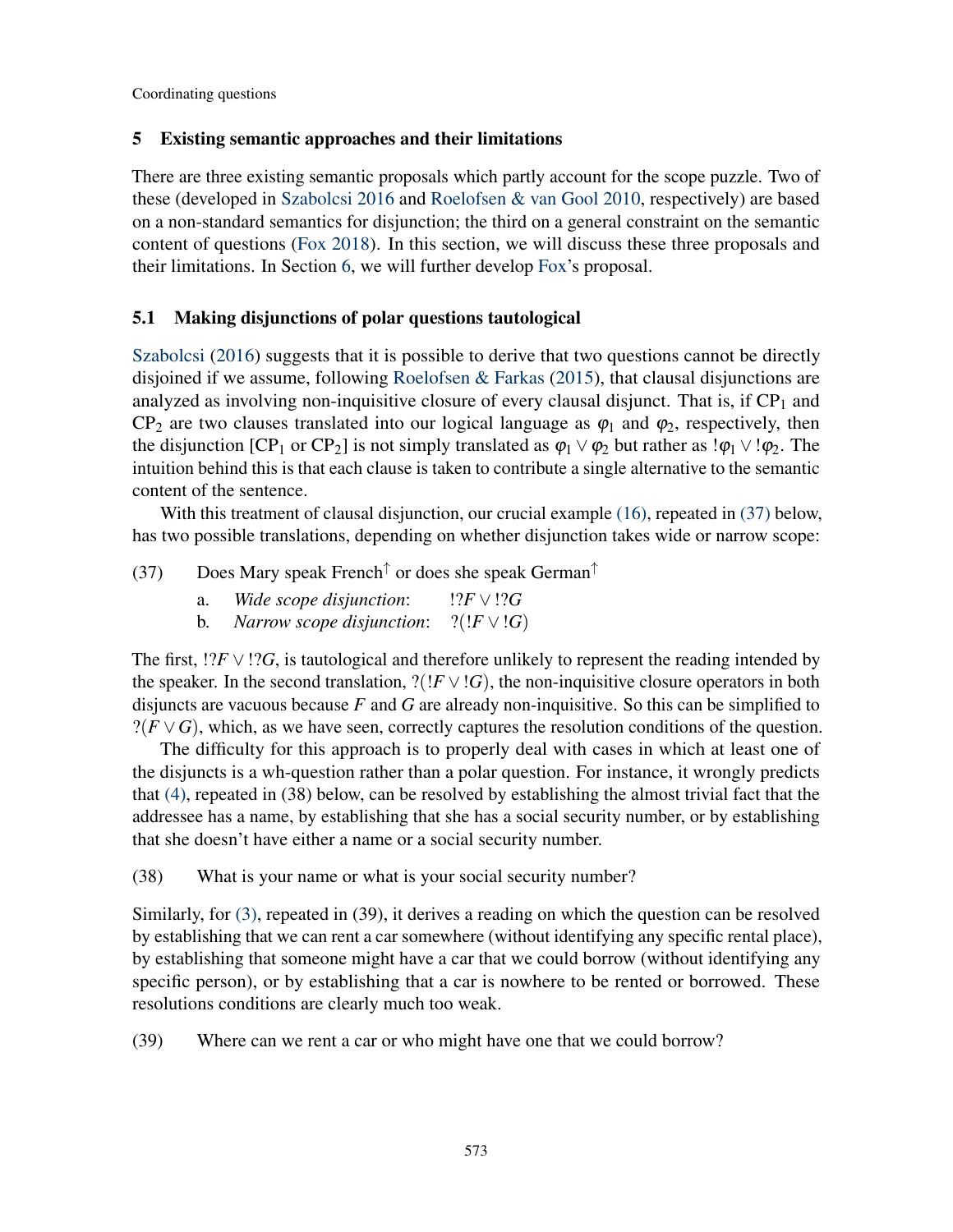## 5.2 Making disjunction sensitive to positive and negative resolutions

Another semantic approach to the scope puzzle is suggested in [Roelofsen & van Gool](#page-20-2) [\(2010\)](#page-20-2) and [Pruitt & Roelofsen](#page-19-18) [\(2011\)](#page-19-18). The general idea is to make a distinction between the *positive* and the *negative* resolutions of a polar question. Positive resolutions are ones that confirm the alternative that the polar question overtly expresses or *highlights* in the terminology of [Roelofsen & van Gool](#page-20-2) [\(2010\)](#page-20-2), while negative resolutions are ones that reject this alternative. For instance, positive resolutions of the question in (40) are ones that confirm that Mary speaks French, and negative resolutions are ones that deny this.

(40) Does Mary speak French?

This distinction can be applied to wh-questions as well. For instance, for (41), positive resolutions are ones that identify someone who might have a car that we could borrow, while negative resolutions are ones that establish that there is no such person.

(41) Who might have a car that we could borrow?

Finally, for a declarative sentence like *Mary speaks French*, the natural assumption is that there are only positive resolutions, namely ones that establish that Mary indeed speaks French.

To obtain these results, ? is taken to introduce both positive and negative resolutions:

(42) a.  $[[? \varphi]]^+ := [[\varphi]]^+$ b.  $[[? \varphi]]^- := [-\varphi]]^+$ 

For disjunction, the proposal is that a proposition *p* is a positive resolution of  $\varphi \lor \psi$  just in case it is a positive resolution of either  $\varphi$  or  $\psi$ , and that it is a negative resolution of  $\varphi \vee \psi$ just in case it is a negative resolution of both  $\varphi$  and  $\psi$ .

(43) a.  $[\![\varphi \vee \psi]\!]^+ := [\![\varphi]\!]^+ \cup [\![\psi]\!]^+$ b.  $[\![\varphi \vee \psi]\!]^- := [\![\varphi]\!]^- \cap [\![\psi]\!]^-$ 

This treatment of the ? operator and disjunction makes  $?F \vee ?G$  equivalent to  $?F \vee G$ . This means that the right resolution conditions are derived for questions like [\(37\),](#page-12-0) [\(38\),](#page-12-1) and [\(39\),](#page-12-2) no matter whether disjunction takes wide or narrow scope.

A difficulty for this approach, however, is to deal with cases involving polar questions highlighting both alternatives that they introduce, and therefore presumably only involving positive resolutions. This is the case, for instance, in (44):

(44) a. Did the package weigh more than 120 gram<sup> $\uparrow$ </sup> or did it weigh less<sup> $\downarrow$ </sup>

b. Did you send the package before May 1st<sup> $\uparrow$ </sup> or did you send it after that date<sup> $\downarrow$ </sup>

We have already seen above that disjoining these two questions leads to unacceptability. This is not predicted. Rather, such a construction would be treated as  $?(*M*∨*L*)∨?(*B*∨*A*)$ , whose positive resolutions confirm one of the disjuncts, and whose only negative resolution is the inconsistent proposition  $\emptyset$ . There does not seem to be any obvious reason why this should give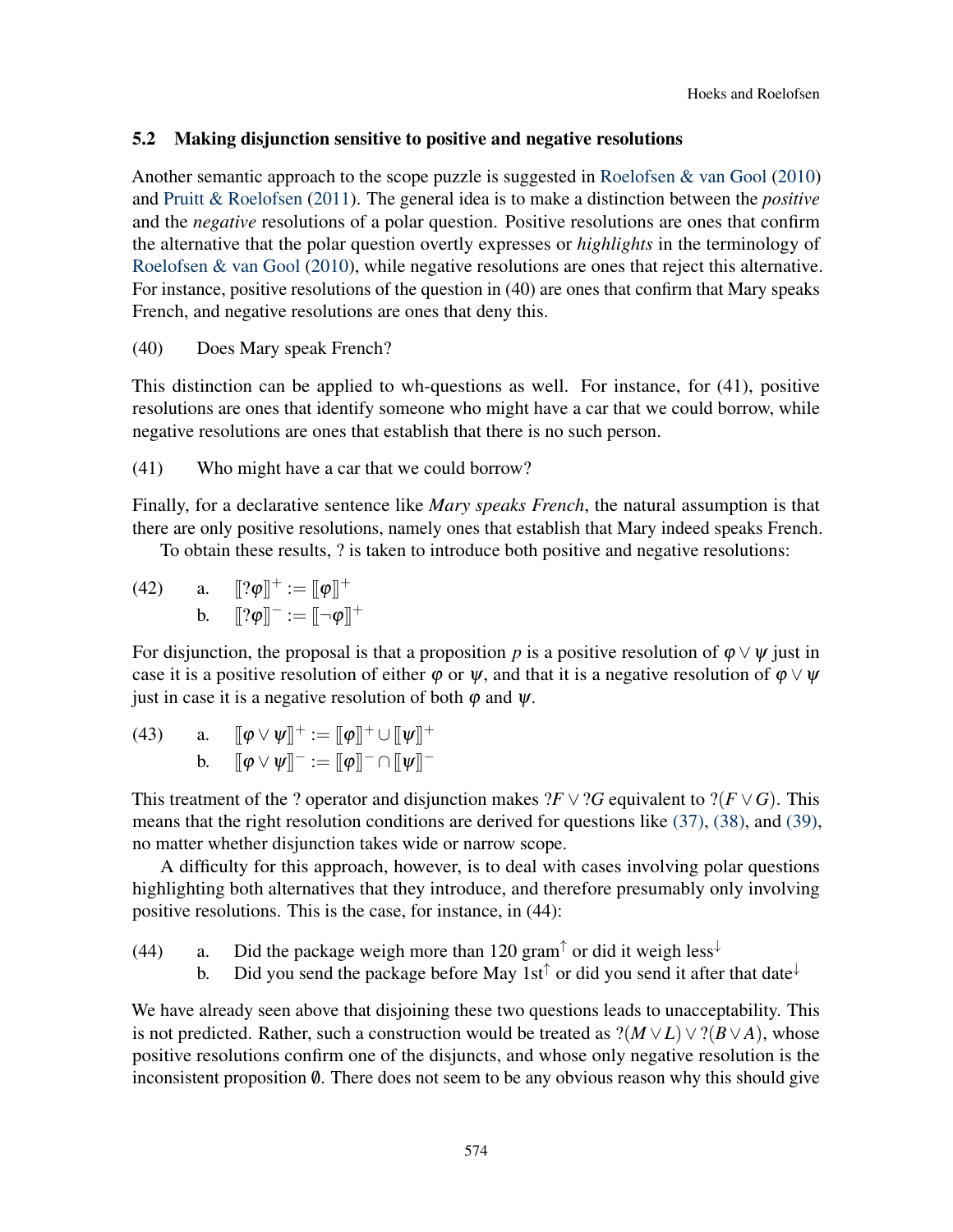rise to semantic deficiency.

#### <span id="page-14-0"></span>5.3 Placing a general constraint on question meanings

We now turn to the proposal of [Fox](#page-19-0) [\(2018\)](#page-19-0). While this proposal is not explicitly concerned with the scope puzzle, we will see that it does provide an account of it. Unlike the semantic approaches discussed above, it does not introduce a non-standard semantics for disjunction. Rather, it argues for a general constraint on question meanings. Roughly, the constraint is that every alternative in a question meaning *Q* must correspond to a particular cell in the partition that *Q* induces on the context set, and vice versa, every cell in the induced partition must correspond to some alternative in *Q*.

Let us make this more precise. First, the *partition* that a question *Q* induces on the context set *A* (the set of worlds that are compatible with the information that has been established in the conversation so far) has as its cells maximal subsets of *A* consisting of worlds which agree with each other on the truth or falsity of each alternative in *Q*.

(45) Partition(
$$
Q, A
$$
) := Alt( $\{C \subseteq A \mid \forall w, w' \in C. \forall q \in Alt(Q). (w \in q \Leftrightarrow w' \in q)\}$ )

Second, the *exhaustification* of a proposition *p* w.r.t. a question *Q* is obtained by considering which alternatives in *Q* are *innocently excludable* given *p*. The notion of innocently excludable alternatives, introduced in [Fox](#page-19-19) [\(2007\)](#page-19-19), is defined as follows.

(46) 
$$
IE(Q, p) := \left\{ q \in Q \mid \text{if } \{p\} \cup \{\overline{r} \mid r \in R\} \text{ is consistent,} \atop \text{then } \{p\} \cup \{\overline{r} \mid r \in R\} \cup \{\overline{q}\} \text{ is consistent as well} \right\}
$$

Intuitively, a proposition  $q \in Q$  is innocently excludable given p if, whenever it is possible to reject a set of propositions  $R \subset Q$  without contradicting p then it is also possible to reject q in *addition to* all propositions in *R* without contradicting *p*.

The exhaustification of a proposition *p* w.r.t. a question *Q* is then defined as the set of all worlds in the context set which make an alternative in *Q* true just in case this alternative is not innocently excludable given *p*.

<span id="page-14-1"></span>(47) 
$$
\operatorname{Exh}(p, Q, A) := \{ w \in A \mid \forall q \in \operatorname{Alt}(Q). \ (w \in q \Leftrightarrow q \notin \operatorname{IE}(Q, p)) \}
$$

Given these notions, Fox's constraint on question meanings can be spelled out as follows.

## (48) Question Partition Match (QPM)

Given a context set *A*, a question *Q* is licensed only if:

- a. ∀*C* ∈ Partition(*Q*,*A*).∃*p* ∈ Alt(*Q*).(Exh(*p*,*Q*,*A*) = *C*) Cell Identification
- b. ∀ $p \in$  Alt $(Q)$ .∃ $C \in$  Partition $(Q, A)$ .(Exh $(p, Q, A) = C$ ) Non-Vacuity

In words, Cell Identification requires that for every cell *C* in the partition induced by *Q* there is an alternative  $p$  in Alt $(Q)$  such that the exhaustification of  $p$  w.r.t.  $Q$  amounts to  $C$ . In this case, we can think of the alternative *p* as 'identifying' the cell *C*. So, Cell Identification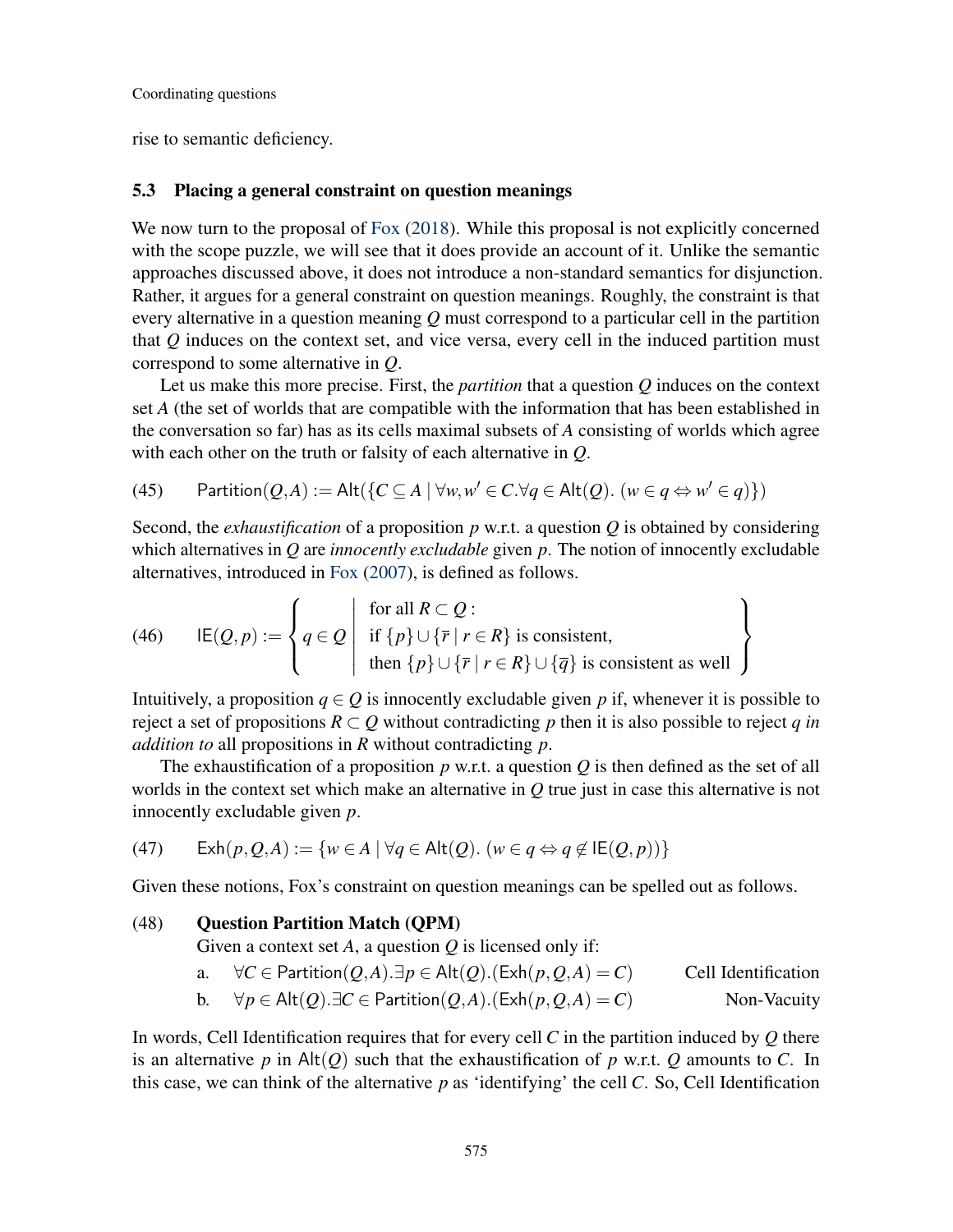requires that every cell be identified by some alternative. The second part of the constraint, Non-Vacuity, requires the opposite, namely that every alternative identifies some cell in the induced partition.

Fox provides empirical evidence for the QPM constraint which is independent from the scope puzzle under consideration here. This evidence concerns epistemic requirements that questions may place on the context set, as well as negative islands. We do not have space here to review these arguments, so we refer to [Fox](#page-19-0) [\(2018\)](#page-19-0) for details.

What is crucial for us is that the QPM constraint in fact prohibits question meanings like [[?*F*∨?*G*]]. To see this, let *Q* be [[?*F* ∨?*G*]] and let *A* be the context set. Then:

(49) 
$$
Alt(Q) = \{ |F|, |\neg F|, |G|, |\neg G| \}
$$

(50) Partition(
$$
Q,A
$$
) = Alt( $\{A \cap |F \wedge G|, A \cap |F \wedge \neg G|, A \cap |\neg F \wedge G|, A \cap |\neg F \wedge \neg G|\}$ )

Now consider the exhaustification of |*F*| w.r.t. *Q*. This is the set of worlds *w* such that for all *q* ∈ Alt(*Q*), *w* ∈ *q* ⇔ *q* ∉ IE(*Q*,|*F*|). Note that both |*G*| and  $\neg$ *-G*| are not in IE(*Q*,|*F*|). But no world *w* can be both in |*G*| and in  $\neg G$ |, since the two are mutually inconsistent. This means that  $\text{Exh}(|F|, Q, A) = \emptyset$ , and the same holds for  $\text{Exh}(|\neg F|, Q, A)$ ,  $\text{Exh}(|G|, Q, A)$ , and  $\text{Exh}(|\neg G|, Q, A)$ . Thus, the QPM constraint is only satisfied if  $A = \emptyset$ , that is, if the context set is inconsistent. This accounts for the fact that questions like [\(8\),](#page-3-2) repeated in (51) below, are not interpreted as  $?F \vee ?G$ .

## (51) Does Mary speak French<sup>↑</sup> or does she speak German<sup>↑</sup> ?

However, the QPM constraint also makes a problematic predication concerning open AltQs like (51). Namely, it predicts that if such questions are interpreted as  $[[?(F \vee G)]]$ , then they are only licensed if it is already established in the context set that Mary does not speak *both* French and German. To see this, let *Q* be  $[[?(F \vee G)]]$  and let *A* be the context set. Then:

(52) 
$$
Alt(Q) = \{ |F|, |G|, |\neg F \land \neg G| \}
$$

(53) Partition(
$$
Q,A
$$
) = Alt( $\{A \cap |F \wedge G|, A \cap |F \wedge \neg G|, A \cap |\neg F \wedge G|, A \cap |\neg F \wedge \neg G|\}$ )

(54) a. 
$$
Exh(|F|, Q, A)
$$
 =  $A \cap |F \wedge \neg G|$   
b.  $Exh(|G|, Q, A)$  =  $A \cap |G \wedge \neg F|$   
c.  $Exh(|\neg F \wedge \neg G|, Q, A) = A \cap |\neg F \wedge \neg G|$ 

This means that the QPM constraint is only satisfied if  $A \cap |F \wedge G| = \emptyset$ , which means that it is already established in *A* that  $|F \wedge G|$  does not hold. Thus, in its current form, Fox's QPM constraint is too strong to properly deal with open AltQs. In the next section we present an amended version which overcomes this problem.

#### <span id="page-15-0"></span>6 Fox's account with an inquisitive twist

[Fox'](#page-19-0)s original proposal is formulated in Hamblin/Karttunen semantics. Both in HK semantics and in inquisitive semantics, the semantic content of a question is a set of propositions. However, while in HK semantics these propositions are intended to correspond to the most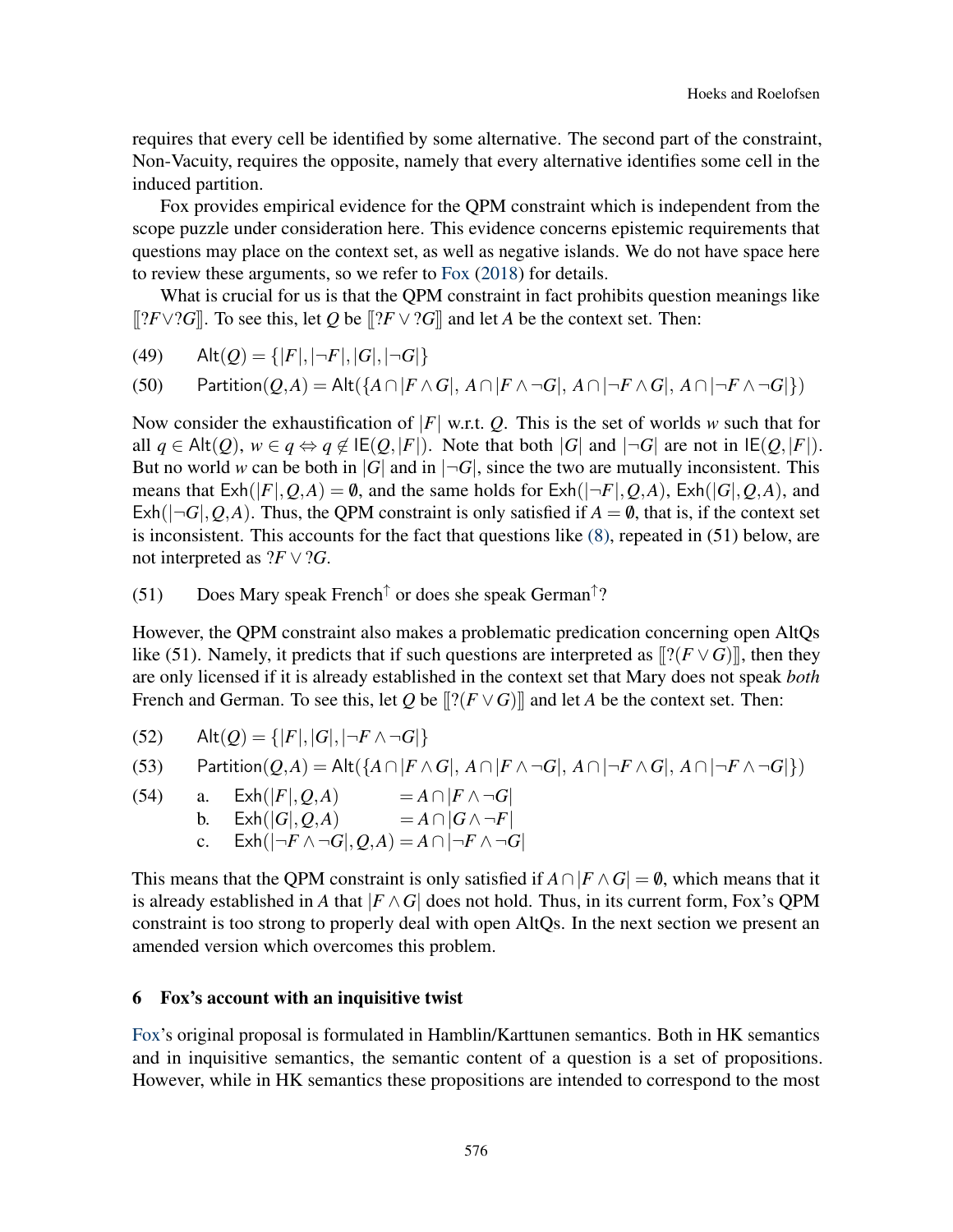basic *answers* to the question, in inquisitive semantics they are intended to correspond to pieces of information that *resolve* the question. This conceptual difference also has a formal repercussion: in inquisitive semantics the semantic content of a question is always downward closed (since if *p* resolves the question then any stronger proposition  $q \subset p$  does too), while in HK semantics this is not the case (since if *p* corresponds to a basic answer to the question, then this typically does not hold for stronger propositions  $q \subset p$ ).

One way to make precise what the 'most basic answers' to a question are is to say that they are answers that provide just enough information to resolve the question, not more than necessary. Under this explication of the notion of most basics answers, they are what we have called *elementary resolutions*. In inquisitive semantics, such resolutions correspond to the *alternatives* in the question denotation. In Section [5.3](#page-14-0) we implicitly made use of this way of connecting denotations in HK semantics with ones in inquisitive semantics. As originally formulated by [Fox](#page-19-0) [\(2018\)](#page-19-0), the QPM requires a match between propositions in the HK denotation of a question and the cells of the induced partition. We stayed maximally close to this proposal by formulating the QPM as requiring a match between the *alternatives* in the question's denotation in inquisitive semantics and the cells of the induced partition.

However, in inquisitive semantics it is equally natural to formulate the QPM as a constraint that applies to *all* consistent elements of a question's denotation, rather than just the alternatives. We will show that adapting Fox's proposal in this way will allow us to properly deal with open AltQs.

Below is a definition of the adapted QPM. The definitions of Partition( $Q$ , $A$ ), IE( $Q$ , $p$ ) and Exh(*p*,*Q*,*A*) can remain unchanged.

#### (55) Inquisitive Question Partition Match (IQPM)

Given a context set *A*, a question *Q* is licensed only if:

a. ∀*C* ∈ Partition(*Q*,*A*).∃*p* ∈ *Q*.(Exh(*p*,*Q*,*A*) = *C*) Cell Identification b. ∀ $p \in Q$ .  $p \neq \emptyset$  ⇒  $\exists C \in$  Partition(*Q*,*A*).(Exh( $p$ , *Q*,*A*) = *C*) Non-Vacuity

To see that the IQPM deals better with open AltQs, let *Q* again be  $\left[?\left(F \vee G\right)\right]$ , and *A* the context set. The partition induced by *Q* on *A* is the same as above, that is:

<span id="page-16-0"></span>(56) Partition(
$$
Q,A
$$
) = Alt( $\{A \cap |F \wedge G|, A \cap |F \wedge \neg G|, A \cap |\neg F \wedge G|, A \cap |\neg F \wedge \neg G|\}$ )

However, because *Q* is downward closed, we not only have that  $|F| \in Q$  and  $|G| \in Q$ , but also that for any  $p \text{ }\subset |F|, p \in Q$ . In particular, this means that  $|F \wedge G| \in Q$ . And since  $\mathsf{Exh}(|F \wedge G|, Q, A) = A \cap |F \wedge G|$ , the IQPM does not require that it is already established in the context set that Mary does not speak both French and German, as desired.

Moreover, the IQPM still rules out the semantic value  $\left[ ?F \vee ?G \right]$ . To see this, let *Q* be  $[[?F ∨ ?G]],$  and *A* the context set. Then the partition induced by *Q* on *A* is as in [\(56\).](#page-16-0) We have that  $|F| \in Q$  and the exhaustification of  $|F|$ ,  $\mathsf{Exh}(|F|, Q, A)$ , is  $\emptyset$ , because both  $|G|$  and  $|\neg G|$ are innocently excludable and mutually inconsistent. The same again holds for  $|\neg F|$ ,  $|G|$  and |¬*G*|. This results in a violation of the IQPM because of Non-Vacuity. So the IQPM preserves the result that  $[[?F \vee ?G]]$  is semantically illicit, while also correctly allowing for  $[[?(F \vee G)]]$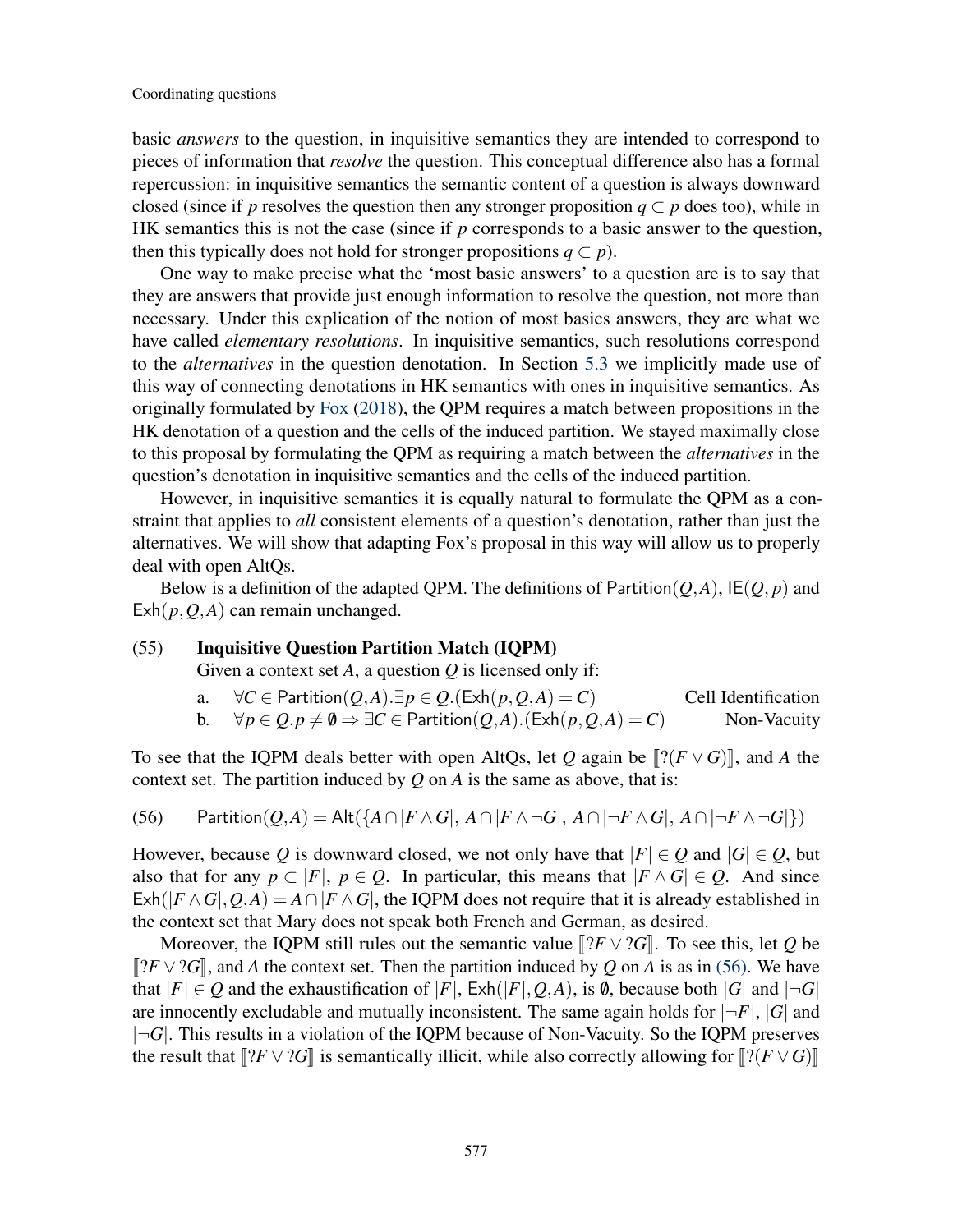<span id="page-17-5"></span><span id="page-17-4"></span>

Figure 2 Question meanings ruled out by the (I)QPM.

without restrictions on the context set.<sup>[7](#page-17-2)</sup>

Disjunctive questions which have one or more WhQs as their disjuncts, such as [\(25\)](#page-8-3) and [\(26\),](#page-8-4) can also be dealt with on this account. For reasons of space, we cannot give an explicit account of WhQs here, but in combination with a standard analysis of such questions in inquisitive semantics [\(Ciardelli et al.](#page-19-4) [2018\)](#page-19-4), the IQPM correctly predicts that disjoined WhQs always have to be interpreted with ? scoping over the full disjunction.

Examples involving embedded questions, like [\(27\)](#page-8-1) and [\(28\),](#page-8-2) are also accounted for, completely parallel to matrix cases. This is because the semantic value  $\Vert$ ?*F*  $\vee$ ?*G* $\Vert$  is simply ruled out, whether it is expressed by a matrix question or an embedded question.<sup>[8](#page-17-3)</sup>

In addition to accounting for the observations relevant for the scope puzzle, the IQPM also predicts the unacceptability of questions like  $(57)$  and  $(58)$  (cf., [Pruitt & Roelofsen](#page-19-18) [2011\)](#page-19-18).

- <span id="page-17-1"></span><span id="page-17-0"></span>(57) #Does Ann speak French, does she speak German, or does she not speak German?
- (58) #Does Ann speak French, German, or exactly one of the two languages?

In general, the QPM predicts that a question *Q* is ruled out in context *A* whenever there is at least one alternative  $p \in \text{Alt}(Q)$  such that p is completely covered by two other alternatives which are each innocently excludable given  $p$ , but mutually inconsistent. In the case of [\(57\),](#page-17-0) whose denotation is depicted in Figure [2\(b\),](#page-17-4) this holds for the alternative  $|F|$ , which is completely covered by the alternatives  $|G|$  and  $|\neg G|$ . In the case of [\(58\),](#page-17-1) whose denotation is depicted in Figure [2\(c\),](#page-17-5) this holds for all alternatives.

<span id="page-17-2"></span><sup>7</sup> For *closed* AltQs, the IQPM does not predict that *A* should be inconsistent with |*F* ∧*G*| either, whereas Fox's QPM does. In this case, the prediction of Fox's QPM is correct, because closed AltQs come with a *not both* presupposition. However, this presupposition may be derived in other ways as well, which are in principle compatible with the IQPM (see, e.g., [Biezma & Rawlins](#page-19-16) [2012;](#page-19-16) [Roelofsen](#page-20-5) [2015;](#page-20-5) [Hoeks](#page-19-13) [2018\)](#page-19-13).

<span id="page-17-3"></span><sup>8</sup> In order to account for the fact that open AltQ readings are not available for embedded disjunctive questions, as noted in [\(29b\)](#page-9-1) above, we would have to make an additional assumption. For instance, we could assume that the ? operator in open AltQs is contributed by an element in the left periphery which is expressed by means of sentence-final rising intonation. Such intonation would be masked in embedded contexts by the intonational requirements of the matrix clause. See [Hoeks](#page-19-13) [\(2018\)](#page-19-13) for an account along these lines.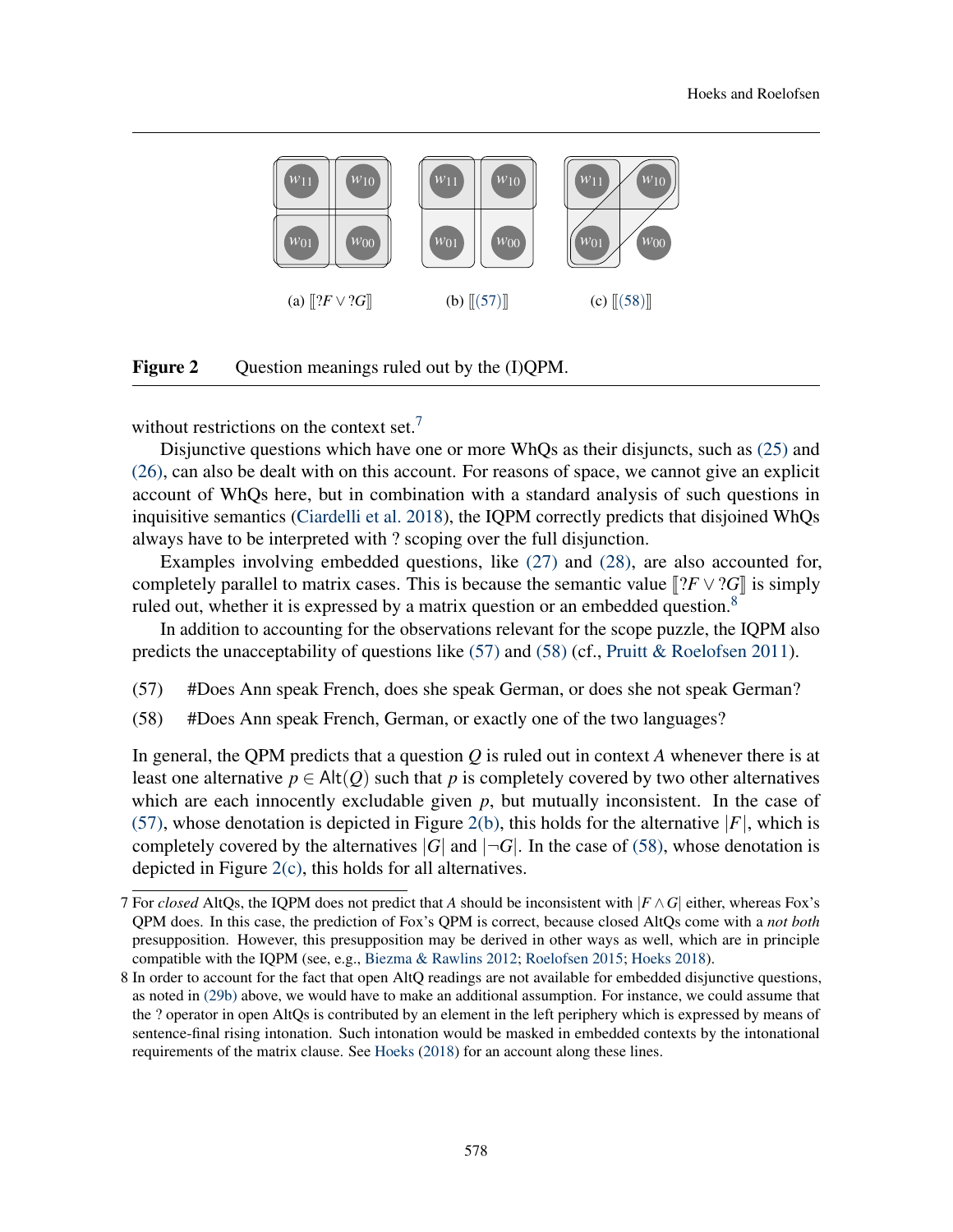### 7 A simpler constraint

The results just obtained can also be achieved by a constraint that is simpler and weaker than the (I)QPM, namely one that requires that the exhaustive interpretation of a consistent resolution of a question is never inconsistent.

### (59) Exhaustification must Preserve Consistency (EPC)

A question *Q* is licensed only if  $\forall p \in Q$ . ( $p \neq \emptyset \Rightarrow \text{Exh}(p, Q) \neq \emptyset$ )

It is possible here to adopt the definition of Exh given in [\(47\),](#page-14-1) though without making reference to the context set *A*. The same results, however, are obtained if we assume that  $\text{Exh}(p, Q)$ simply negates all alternatives in *Q* that are not entailed by *p*.

(60) 
$$
\operatorname{Exh}(p,Q) = \{ w \mid w \in p \text{ and } \forall q \in \operatorname{Alt}(Q). (p \nsubseteq q \Rightarrow w \notin q) \}
$$

The rationale behind the EPC constraint is that a question should always facilitate the exhaustive interpretation of resolving responses: it should always be possible to interpret resolutions of the question exhaustively without ending up with an inconsistency. The constraint is thus still tightly linked to exhaustivity, but does not make reference to the induced partition or the context set, in contrast with (I)QPM.

We should note, however, that while EPC has the same empirical coverage as IQPM with respect to the data discussed here, it does not account for the independent empirical facts that [Fox](#page-19-0) [\(2018\)](#page-19-0) originally used to motivate QPM.

#### 8 Conclusion

In this paper, we introduced a new puzzle concerning the interaction between questions on the one hand, and conjunction and disjunction on the other. We showed that a conjunction of two polar interrogative clauses can be interpreted as a conjunction of two full-fledged polar questions, whereas a disjunction of two polar interrogative clauses can only be interpreted as involving a single polar question operator, scoping over the disjunction. Another way to put this is that two full-fledged polar questions, each including their own question operator, can be conjoined but cannot be disjoined.

We argued that the source of this puzzle is semantic, and we considered two types of semantic approaches. The first is to assume a particular semantics for disjunction. We discussed two particular versions of this approach, but we encountered problems for both of them. The second type of approach assumes a general constraint on question meanings. We first explored a version of this approach based on [Fox](#page-19-0) [\(2018\)](#page-19-0). On this account, the resolutions of a question must correspond, through exhaustification, with cells in the partition that the question induces on the context set. We also considered a simpler constraint, which says that the meaning of a question must be such that the exhaustive interpretation of a consistent resolution is never inconsistent. These constraints both account for the scope puzzle, and make correct additional predictions as well. Further work is needed to determine which of them is to be preferred.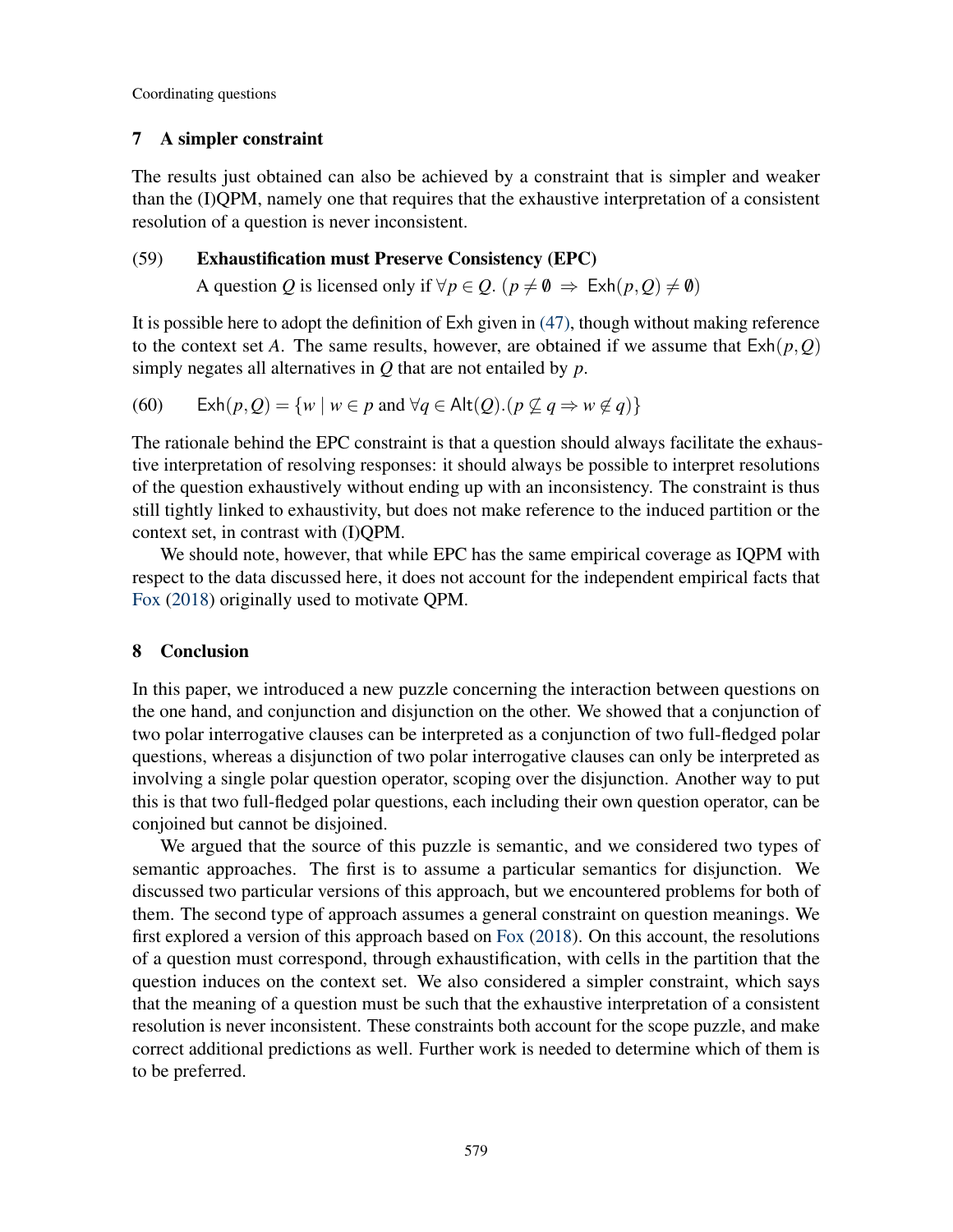#### References

- <span id="page-19-16"></span>Biezma, Maria & Kyle Rawlins. 2012. Responding to alternative and polar questions. *Linguistics and Philosophy* 35(5). 361–406. doi[:10.1007/s10988-012-9123-z.](http://dx.doi.org/10.1007/s10988-012-9123-z)
- <span id="page-19-10"></span>Ciardelli, Ivano. 2017. Questions meaning = resolution conditions. *Logic and Logical Philosophy* 26. 383–416. doi[:10.12775/LLP.2017.017.](http://dx.doi.org/10.12775/LLP.2017.017)
- <span id="page-19-3"></span>Ciardelli, Ivano, Jeroen Groenendijk & Floris Roelofsen. 2015. Inquisitive semantics. European Summer School in Logic, Language and Information lecture notes, available via projects.illc.uva.nl/inquisitivesemantics.
- <span id="page-19-4"></span>Ciardelli, Ivano, Jeroen Groenendijk & Floris Roelofsen. 2018. *Inquisitive semantics*. Oxford University Press.
- <span id="page-19-11"></span>Ciardelli, Ivano & Floris Roelofsen. 2017. Hurford's constraint, the semantics of disjunctions, and the nature of alternatives. *Natural Language Semantics* 25(3). 199–222. doi[:10.1007/s11050-017-9134-y.](http://dx.doi.org/10.1007/s11050-017-9134-y)
- <span id="page-19-12"></span>Ciardelli, Ivano, Floris Roelofsen & Nadine Theiler. 2017. Composing alternatives. *Linguistics and Philosophy* 40(1). 1–36.
- <span id="page-19-9"></span>Dayal, Veneeta. 2016. *Questions*. Oxford University Press.
- <span id="page-19-19"></span>Fox, Danny. 2007. Free choice disjunction and the theory of scalar implicatures. In Uli Sauerland & Penka Stateva (eds.), *Presupposition and implicature in compositional semantics*, 71–120. Basingstoke: Palgrave Macmillan.
- <span id="page-19-0"></span>Fox, Danny. 2018. Partition by exhaustification: Comments on Dayal 1996. In Uli Sauerland & Stephanie Solt (eds.), *Sinn und bedeutung 22*, vol. 1 ZASPiL 60, 403–434. Berlin: Leibniz-Centre General Linguistics.
- <span id="page-19-6"></span>Groenendijk, Jeroen & Martin Stokhof. 1984. *Studies on the semantics of questions and the pragmatics of answers*: University of Amsterdam PhD dissertation.
- <span id="page-19-2"></span>Haida, Andreas & Sophie Repp. 2013. Disjunction in wh-questions. In *Nels 40*, vol. 40, 128–144.
- <span id="page-19-7"></span>Hamblin, Charles L. 1973. Questions in Montague English. *Foundations of Language* 10(1). 41–53.
- <span id="page-19-5"></span>Hirsch, Aron. 2017. Disjoining questions. Manuscript, McGill University.
- <span id="page-19-13"></span>Hoeks, Morwenna. 2018. *Coordinating questions*: ILLC, University of Amsterdam MA thesis.
- <span id="page-19-8"></span>Karttunen, Lauri. 1977. Syntax and semantics of questions. *Linguistics and Philosophy* 1. 3–44. doi[:10.1007/bf00351935.](http://dx.doi.org/10.1007/bf00351935)
- <span id="page-19-15"></span>Karttunen, Lauri & Stanley Peters. 1979. Conventional implicature. *Syntax and Semantics* 11. 1–56.
- <span id="page-19-1"></span>Krifka, Manfred. 2001. Quantifying into question acts. *Natural language semantics* 9(1).  $1-40.$
- <span id="page-19-17"></span>McCloskey, James. 2006. Questions and questioning in a local English. *Crosslinguistic research in syntax and semantics: Negation, tense, and clausal architecture* 87–126.
- <span id="page-19-14"></span>Meertens, Erlinde. 2019. Prosody in disjunctive questions: Introducing class. *University of Pennsylvania Working Papers in Linguistics* 25(1).
- <span id="page-19-18"></span>Pruitt, Kathryn & Floris Roelofsen. 2011. Disjunctive questions: prosody, syntax, and semantics. Presented at a seminar at the Georg August Universität Göttingen. Available